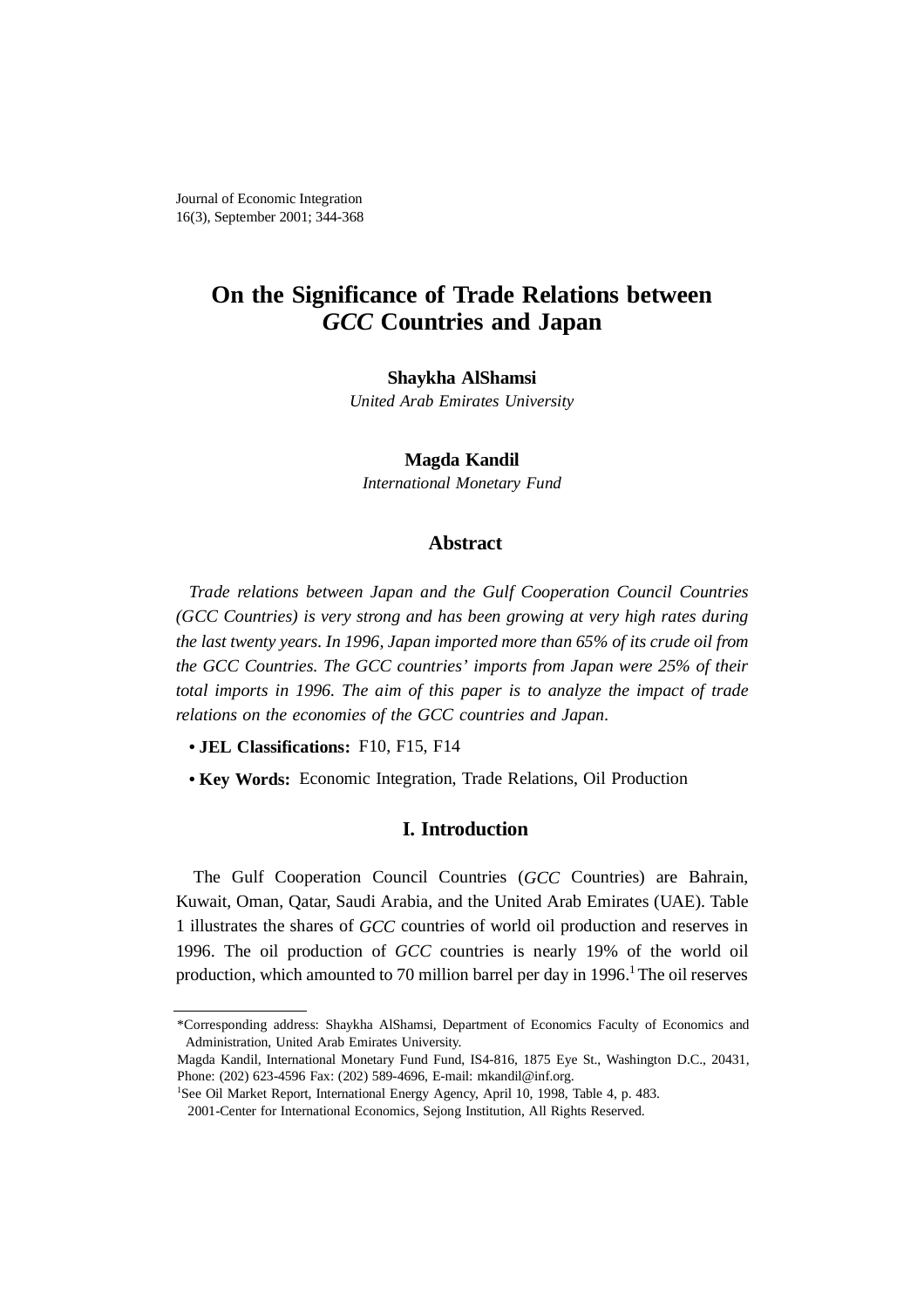|                                | Oil production<br>$(1000 \text{ barrel per day})$                                                                                                                                                                                                                                                                      | % of the world<br>production | <b>Oil Reserves</b><br>(Billion b/year end) | Oil reserves %<br>of the world<br>reserves |
|--------------------------------|------------------------------------------------------------------------------------------------------------------------------------------------------------------------------------------------------------------------------------------------------------------------------------------------------------------------|------------------------------|---------------------------------------------|--------------------------------------------|
| <b>Bahrain</b>                 | 40                                                                                                                                                                                                                                                                                                                     | 0.056                        | 0.2                                         |                                            |
| Oman                           | 900                                                                                                                                                                                                                                                                                                                    | 1.28                         | 5.0                                         | .45                                        |
| Oatar                          | 470                                                                                                                                                                                                                                                                                                                    | 0.67                         | 4.9                                         | .44                                        |
| Kuwait                         | 2000                                                                                                                                                                                                                                                                                                                   | 2.8                          | 97.7                                        | 8.79                                       |
| Saudi Arabia                   | 8000                                                                                                                                                                                                                                                                                                                   | 11.39                        | 262.5                                       | 23.6                                       |
| <b>United Arab</b><br>Emirates | 2190                                                                                                                                                                                                                                                                                                                   | 3.11                         | 98.1                                        | 8.8                                        |
| GCC Coun-<br>tries             | 13600                                                                                                                                                                                                                                                                                                                  | 19.4                         | 468.4                                       | 42                                         |
| The World                      | 70202<br>$R_{\text{2}}$ (1) $R_{\text{2}}$ (1) $R_{\text{2}}$ (1) $R_{\text{2}}$ (1) $R_{\text{2}}$ (1) $R_{\text{2}}$ (1) $R_{\text{2}}$ (1) $R_{\text{2}}$ (1) $R_{\text{2}}$ (1) $R_{\text{2}}$ (1) $R_{\text{2}}$ (1) $R_{\text{2}}$ (1) $R_{\text{2}}$ (1) $R_{\text{2}}$ (1) $R_{\text{2}}$ (1) $R_{\text{2}}$ ( | 100                          | 1111.3                                      | 100                                        |

**Table 1.** *GCC* Countries Oil Production and Reserves In 1996

Sources: 1. International Energy Agency "Oil marker Report" 10 April 1998, Table 4. Page 483.

2. Opec bulletin, March 1998 page 27.

3. World Alamank Books "The World Almanac and book of facts 1997. An imprint of k-111 references corporation. A K-111 communications company.

| <b>Table 2.</b> GCC Countries Directions of Trade in 1996 |  |
|-----------------------------------------------------------|--|
|-----------------------------------------------------------|--|

In million US dallar

| Exports to             |        |            |         |                   |          |
|------------------------|--------|------------|---------|-------------------|----------|
|                        | Japan  | <b>USA</b> | EU      | Rest of the World | Total    |
| GCC Countries %        | 27547  | 11361.2    | 13059.3 | 49288             | 101165.5 |
|                        | 27.1   | 11.2       | 12.9    | 48.7              | 100      |
| <b>UAE</b>             | 10460  | 489        | 1045    | 11666             | 23660    |
| Bahrain                | 392    | 113        | 113.9   | 1940.9            | 2559.8   |
| Saudi Arabia           | 9702   | 8584       | 10234   | 26853.8           | 55373.8  |
| Oman                   | 1773.6 | 406.8      | 192.4   | 3537.5            | 5910.3   |
| Qatar                  | 2246   | 148        | 36.0    | 37189             | 39619    |
| Kuwait                 | 2884   | 1620       | 1438    | 3757              | 9699     |
|                        |        |            |         |                   |          |
| Import form            |        |            |         |                   |          |
|                        | Japan  | <b>USA</b> | EU      | Rest of the World | Total    |
| <b>GCC</b> Countries % | 7952   | 13714      | 29135.4 | 32927             | 83728.4  |
|                        | 9.5    | 16.4       | 34.8    | 39.3              | 100      |
| <b>UAE</b>             | 2539   | 2779       | 9162    | 12997.2           | 3575.8   |
| Bahrain                | 1548   | 268.1      | 877.6   | 882.1             | 27477.2  |
| Saudi Arabia           | 3311   | 8025       | 13555   | 8420.7            | 33311.7  |
| Oman                   | 721    | 236.8      | 1587.7  | 1733.5            | 4279     |
| Qatar                  | 282.7  | 227.9      | 1508    | 576.9             | 2595.5   |
| Kuwait                 | 944    | 2177       | 2445    | 1923.7            | 7489.7   |

Source: The Secretariat General Cooperation Council for the Arab states of Gulf "Economic Bulletin" vol. 12, 1997 (Tables 3/14-3/25).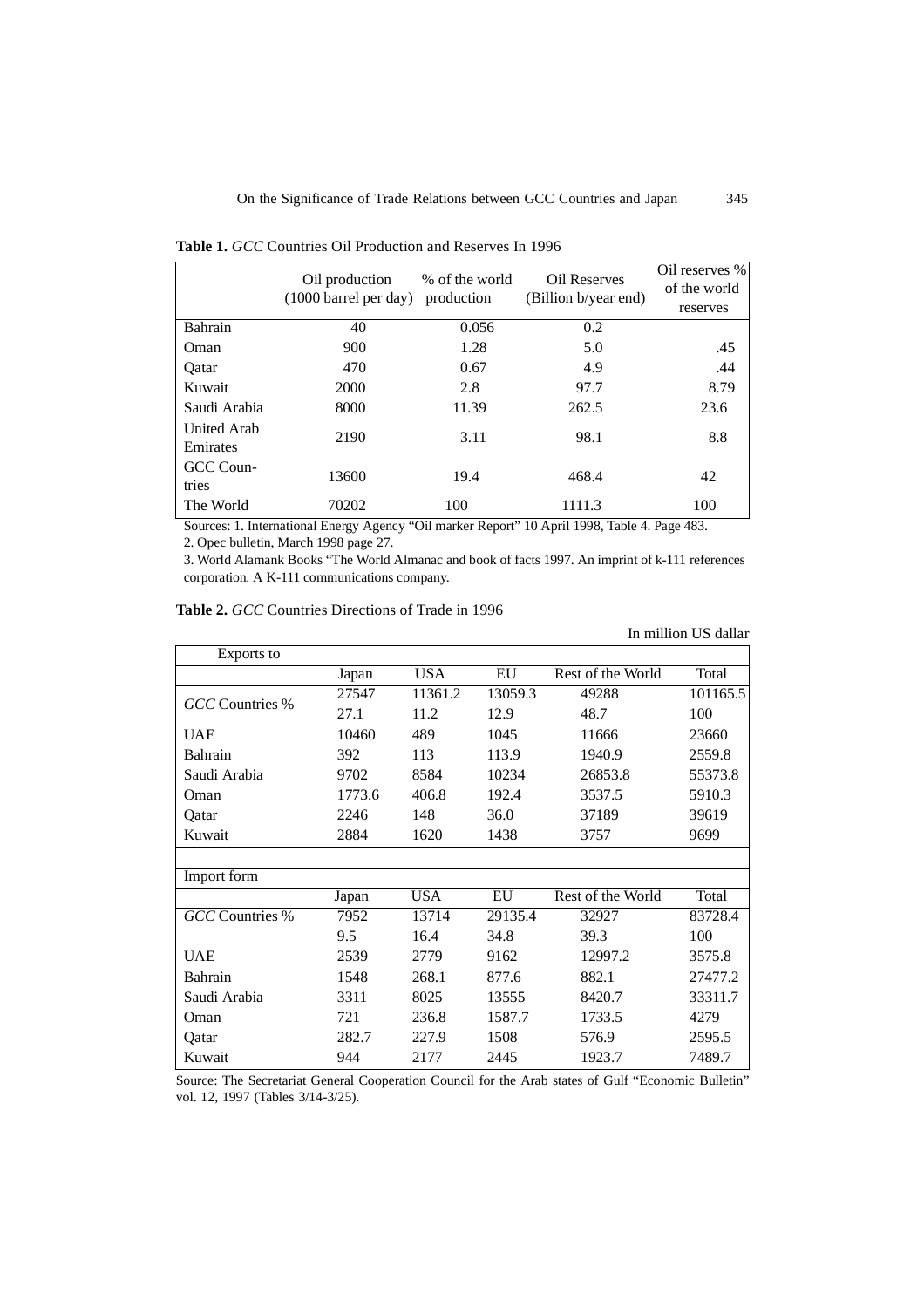of the *GCC* Countries were 42% of the world oil reserves in 1996. The natural gas reserves of *GCC* were nearly 13.3% of total reserves in 1996.<sup>2</sup>

Table 2 illustrates the directions of trade for *GCC* countries in 1996. The *GCC* Countries imported 60% from industrial countries, especially Japan (9.5%) and the United States (16%). Japan's exports to *GCC* countries were 1.31% of its total exports in 1996.<sup>3</sup> Exports of petroleum (crude oil and petroleum products) and liquefied gas amounted to 99% of total exports for *GCC* countries. These products require high technology in manufacturing.<sup>4</sup> In 1996, the shares of industrial countries of oil exports from *GCC* countries were as follows: 60% for Saudi Arabia, 80% for Kuwait, 51% for UAE and 73% for Qatar (see Table 2). In 1996, the shares of Japan of oil exports from *GCC* countries were as follows: 42% for UAE, 70% for Kuwait, 33% for Qatar, 20% for Saudi Arabia and 70% for Oman.<sup>5</sup> In 1996, Japan imported 6.7% of its total imports from the *GCC* countries; these imports were mainly oil and liquefied gas. The aim of this paper is to analyze the impact of trade relations on the economies of the *GCC* countries and Japan. The analysis is divided into four sections. Section II will provide evidence for the growth in trade between the *GCC* countries and Japan between 1975-1995. Section III develops and tests a simultaneous-equation model to analyze the effects of trade on the economies of Japan and the *GCC* Countries, collectively and individually. Section IV summarizes major findings. All variables in the paper are measured in real terms. The data under investigation are from International Financial Statistics issued by the International Monetary Fund and from Japan External Trade Relation Organization (JETRO) Statistics.

# **II. The Growth of Trade between** *GCC* **and Japan: 1975-95**

Trade statistics indicate that the economies of *GCC* are more foreign tradeoriented than that of Japan. To illustrate, Japan's exports (mainly manufactured

<sup>2</sup> See The World Almanac and Book of Facts 1997, World Almank Books, an imprint of k-111 references corporation, a K-111 communication company, p. 256.

<sup>3</sup> See JETRO, Japan External Trade Relations Organization, Statistics.

<sup>4</sup> For example, petrochemicals, which usually depend on oil and gas, pass through three stages. In the first stage, the inputs produce the basic petrochemicals which need industries with high investment and low technology. The second and third stages of processing require very complicated ways of manufacturing and high sophisticated technicians. Such technology is not available in developing countries.

<sup>5</sup> Although the United States accounted for 24% of the world's total energy consumption and consumed 27% more energy than it produced, its imports from the *GCC* countries were only 5.5% of their oil exports.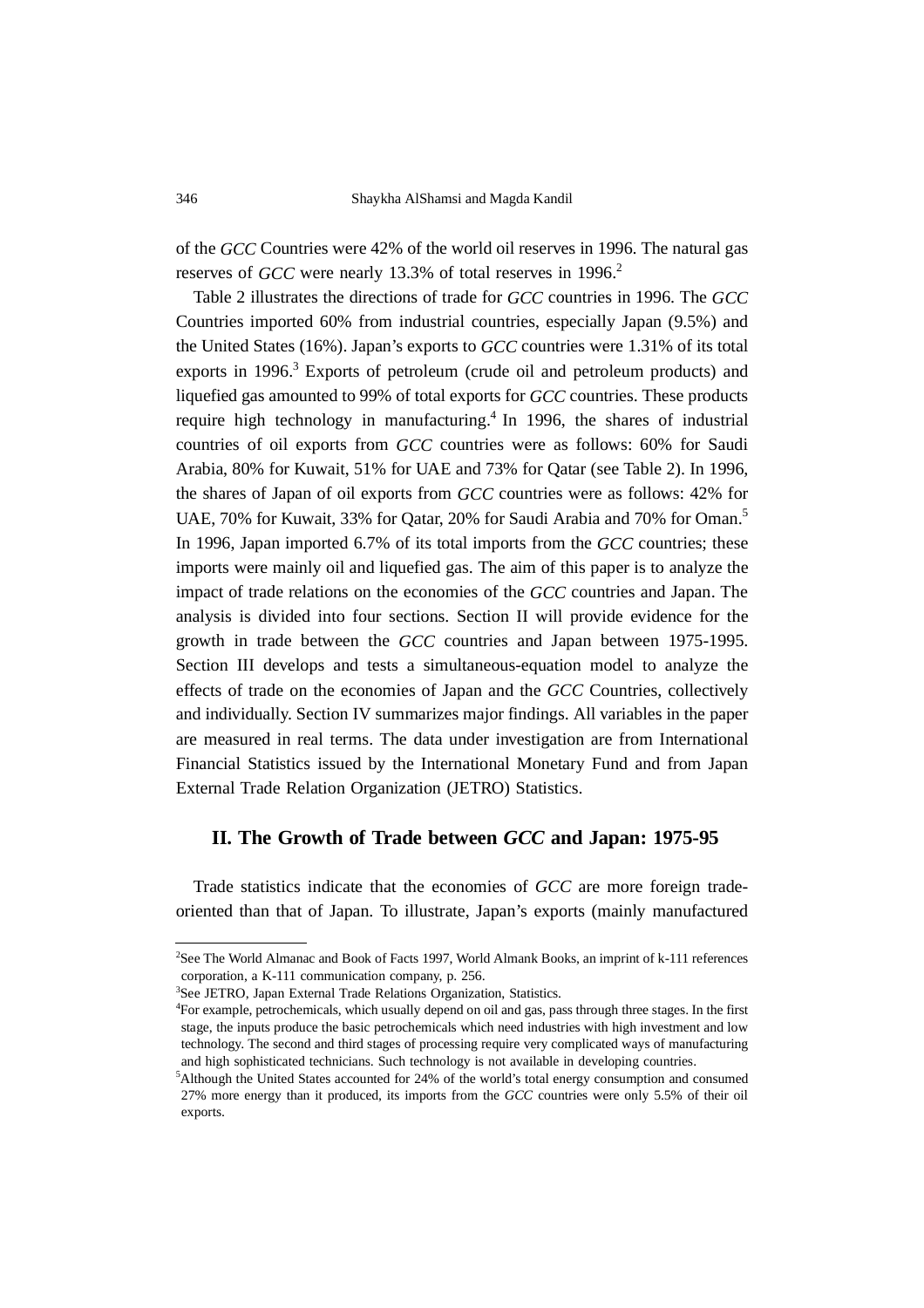products) were approximately 8.7% of its *GDP* in 1995. In contrast, the *GCC* countries' exports (mainly oil) were more than 37.6% of its *GDP* in the same year. The highest export share of *GDP* was in Bahrain (98.7%) and the lowest share was in Oman (37.26%). For other *GCC* countries, these shares in 1995 were as follows: 71.6%, 54.7%, 39.9% and 43% for UAE, Kuwait, Saudi Arabia, and Qatar, respectively. Similarly, Japan spent 6.5% of its *GDP* on imports in 1995.

The share of imports of *GDP* is the highest in Bahrain (77.7% in 1995).<sup>6</sup> Also the ratio of imports to *GDP* was 67.5% in the United Arab Emirates.<sup>7</sup> In 1995, the shares of imports of *GDP* were 32.9% in Kuwait, 27.7% in Oman, 30.03% in Saudi Arabia, and 26.3% in Qatar.

To illustrate other differences between Japan and *GCC* countries concerning the significance of trade, we estimate the marginal propensity to import for these countries using time-series data from 1975-1995.<sup>8</sup> The marginal propensity to import is 0.05 for Japan. The marginal propensity to import is 0.29 for *GCC* countries, 0.97 for Bahrain, 0.64 for UAE, 0.266 for Oman, 0.278 for Saudi Arabia, 0.20 for Qatar and 0.03 for Kuwait.<sup>9</sup> In another direction, we measure the elasticity of imports with respect to *GDP* using time-series data between 1975-95 for the sample of countries under investigation.<sup>10</sup> The elasticity of imports with respect to *GDP* is 0.659 for Japan and 1.2989 for *GCC* countries. The corresponding elasticity figures for members of *GCC* are as follows: 1.14 for Saudi Arabia, 1.1657 for Bahrain, 0.9485 for Qatar, 0.928 for Oman and 0.2 for Kuwait.

Given the sharp differences between trade figures for Japan and *GCC*, we draw the reader's attention to several important differences in structure and economic performance. Japan is a developed economy with a strong industrial base and a large market (roughly 7 times that of *GCC* countries). The difference in size relates to the difference in structure. *GCC* countries are less industrialized

<sup>&</sup>lt;sup>6</sup>Bahrain is dependent on refining oil imports from Saudi Arabia to generate most of its national income. <sup>7</sup>Two factors can be used for explanation: (i) the marginal propensity to consume is high while the productive capacity is limited, and (ii) some of the Emirates (mainly Dubai) depend on reexporting imported goods to generate income. Accordingly, Dubai exports most of the imported goods from South Asia and Western Countries to Iran, Japan and Oman.

<sup>&</sup>lt;sup>8</sup>The marginal propensity to import is the regression coefficient measuring the response of imports to domestic income (GDP).

<sup>&</sup>lt;sup>9</sup>As indicated before, Bahrain is dependent on refining oil imports from Saudi Arabia, as evident by the considerably higher marginal propensity to import in Bahrain compared to other countries.

 $10$ Kuwait directed most of its income to investing outside the country, producing many manufacturing food stuff and decreasing imports of investment and consumer goods.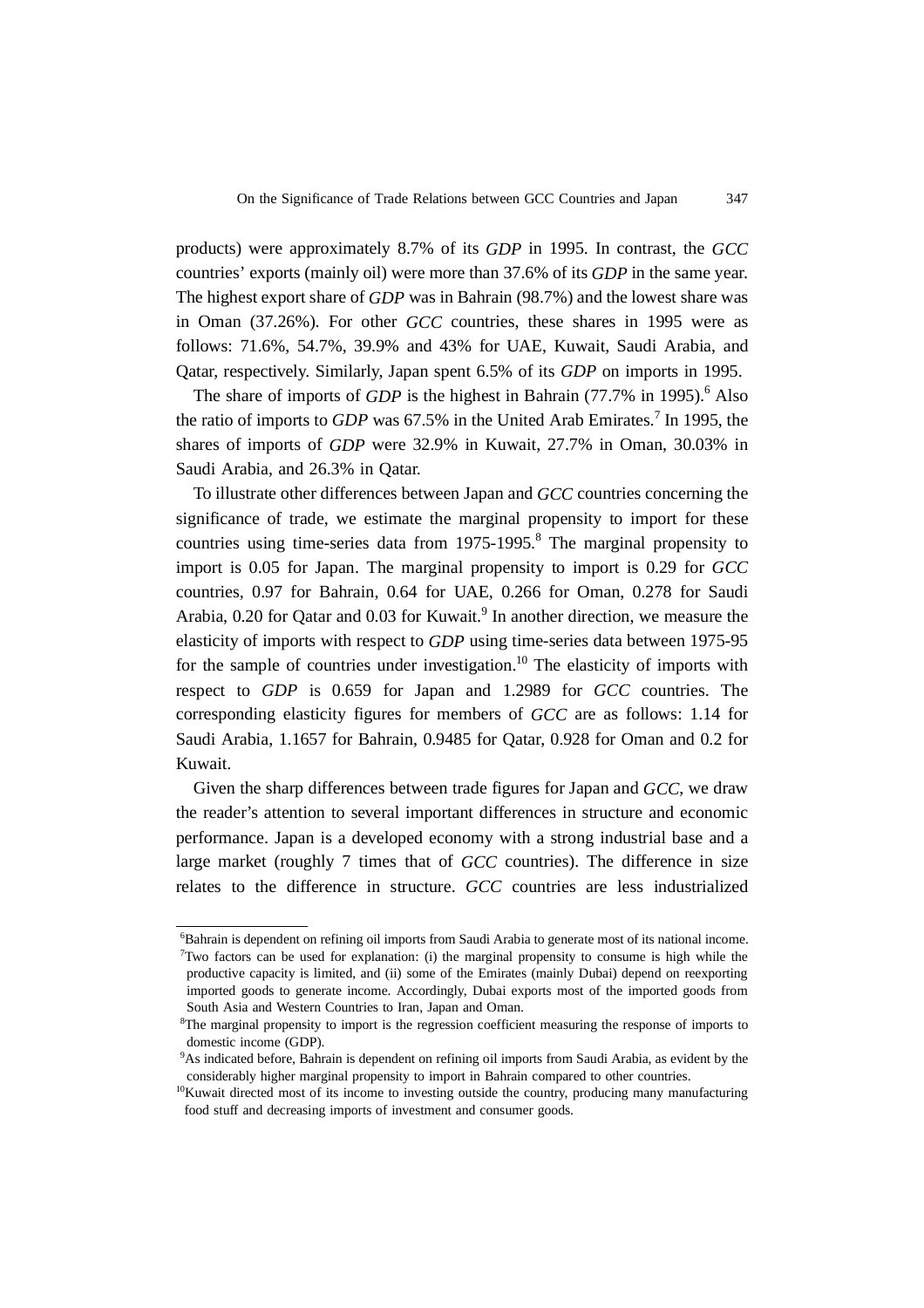| obs  | Japan nominal<br><b>GDP Growth</b><br>Rates | Japan Real<br>GDP Growth<br>Rates | Nominal GDP<br>Growth Rates | Real GDP<br>Growth Rates | GCC Countries GCC Countries Bahrain nomin-<br>al GDP Growth<br>Rates | Bahrain Real<br>GDP Growth<br>Rates |
|------|---------------------------------------------|-----------------------------------|-----------------------------|--------------------------|----------------------------------------------------------------------|-------------------------------------|
| 1975 | 0.000000                                    | 0.000000                          | 0.000000                    | 0.000000                 | 0.000000                                                             | 0.000000                            |
| 1976 | 12.39590                                    | 4.265132                          | 23.05018                    | 7.028109                 | 39 38504                                                             | 21.23605                            |
| 1977 | 23.07287                                    | 15.68850                          | .12.36818                   | 1.767320                 | 29.75424                                                             | 17.51317                            |
| 1978 | 40.50577                                    | 33 73011                          | 10 76971                    | 4 3 6 9 7 7 8            | 15.43134                                                             | 8.762080                            |
| 1979 | 4.083301                                    | 1.381509                          | 44.55867                    | 30.62524                 | 10.48646                                                             | $-0.162891$                         |
| 1980 | 4.774853                                    | 0.192501                          | 40.22552                    | 33.35447                 | 12.07207                                                             | 6.580536                            |
| 1981 | 10.16845                                    | 6.153197                          | 28.59235                    | 23.76549                 | 12.58959                                                             | 8.363413                            |
| 1982 | $-7.227368$                                 | $-8.785699$                       | $-35.34022$                 | $-37.62163$              | 5 130762                                                             | 1.421413                            |
| 1983 | 8.987776                                    | 7.542634                          | $-8.972223$                 | $-9.643396$              | 2.451123                                                             | 1.695723                            |
| 1984 | 6.312408                                    | 3.901436                          | $-3.319465$                 | $-1.039263$              | 5.632298                                                             | 8.123626                            |
| 1985 | 5.706897                                    | 4.021877                          | $-8.161353$                 | $-6.214869$              | $-7.441860$                                                          | $-5.480127$                         |
| 1986 | 47.69027                                    | 45.06946                          | $-16.79062$                 | $-14.90509$              | $-16.41541$                                                          | $-14.52138$                         |
| 1987 | 21.17457                                    | 21.17457                          | 6.203424                    | 7.474053                 | 3.637153                                                             | 4.877079                            |
| 1988 | 19.83536                                    | 1946126                           | 1.101368                    | 0.004608                 | 6 636520                                                             | 5.479714                            |
| 1989 | -1.846996                                   | $-3.651648$                       | 11.52913                    | 9.366948                 | 10.98906                                                             | 8.837347                            |
| 1990 | 5.030078                                    | 2.824447                          | 16.24458                    | 12.96573                 | 9.620843                                                             | 6.528825                            |
| 1991 | 14.28482                                    | 12.04394                          | 3.129788                    | $-0.838763$              | 5.875324                                                             | 1.801121                            |
| 1992 | 9.093907                                    | 7.409059                          | 8.036068                    | 5.562043                 | 4.514673                                                             | 2.121288                            |
| 1993 | 14.65236                                    | 13 77380                          | 3.671971                    | 2.059407                 | 4.847612                                                             | 3.216761                            |
| 1994 | 9.530077                                    | 9.320651                          | $-1.599144$                 | $-1.994675$              | 4.566259                                                             | 4.145946                            |
| 1995 | 11.40313                                    | 11.40313                          | 5.920414                    | 5.920414                 | 3.983805                                                             | 3.983805                            |
|      |                                             |                                   |                             |                          |                                                                      |                                     |

**Table 3.** Nominal and Real Output Growth Rates

**Table 3.** Continued

| obs  | Oman Nominal<br><b>GDP Growth</b><br>Rates | Oman Real<br>GDP Growth<br>Rates | Qatar Nominal<br>GDP Growth<br>Rates | Oatar Real<br>GDP Growth<br>Rates | Kuwait Nomin-<br>al GDP<br>Growth Rates | Kuwait Real<br><b>GDP Growth</b><br>Rates |
|------|--------------------------------------------|----------------------------------|--------------------------------------|-----------------------------------|-----------------------------------------|-------------------------------------------|
| 1975 | 0.000000                                   | 0.000000                         | 0.000000                             | 0.000000                          | 0.000000                                | 0.000000                                  |
| 1976 | 22.10948                                   | 6.209893                         | 32.76140                             | 15.47486                          | 9 209453                                | $-5.010448$                               |
| 1977 | 7.065387                                   | $-3.035207$                      | 9.983275                             | $-0.392593$                       | 7.749339                                | $-2415779$                                |
| 1978 | 0.010932                                   | -5.767388                        | 12.02997                             | 5557229                           | 9.645916                                | 3.310916                                  |
| 1979 | 36.22386                                   | 23.09379                         | 42.47390                             | 28.74141                          | 60.20304                                | 44.76171                                  |
| 1980 | 58.71938                                   | 50.94213                         | 35 76885                             | 29.11618                          | 15.49579                                | 9.836499                                  |
| 1981 | 21.69627                                   | 17.12827                         | 10.64967                             | 6.496316                          | 215.8401                                | 203.9847                                  |
| 1982 | 4.942050                                   | 1.239359                         | $-12.23638$                          | -15.33296                         | $-76.17699$                             | -77.01754                                 |
| 1983 | 4.829388                                   | 4.056452                         | $-14.79905$                          | $-15.42726$                       | $-3.315173$                             | -4.028057                                 |
| 1984 | 11.19377                                   | 13.81626                         | 5.943037                             | 8.441693                          | 4.010062                                | 6.463130                                  |
| 1985 | 13.32481                                   | 15.72668                         | $-10.43768$                          | -8.539443                         | -1 168292                               | 0.926407                                  |
| 1986 | $-18.91819$                                | $-17.08087$                      | $-17.88013$                          | $-16.01928$                       | $-16.54151$                             | $-14.65033$                               |
| 1987 | 7.220559                                   | 8.503357                         | 7.785474                             | 9.075031                          | 24.96174                                | 26.45680                                  |
| 1988 | $-2.554233$                                | $-3.611337$                      | 10.86589                             | 9.663206                          | -7 503833                               | $-8.507243$                               |
| 1989 | 10.41399                                   | 8.273429                         | 7.447584                             | 5.364533                          | 17.52211                                | 15.24374                                  |
| 1990 | 25.38418                                   | 21.84753                         | 13.44811                             | 10.24814                          | $-25.70350$                             | $-27.79914$                               |
| 1991 | $-3.290152$                                | -7.011656                        | -6.479267                            | $-10.07805$                       | -41.02148                               | -43.29104                                 |
| 1992 | 12.76377                                   | 10.18148                         | 8.565410                             | 6.079264                          | 76.49123                                | 72.44958                                  |
| 1993 | 8.741731                                   | 7.050309                         | -4.235190                            | $-5.724763$                       | 19.23580                                | 17.38115                                  |
| 1994 | 3.407932                                   | 2.992275                         | 3 030070                             | 2.615932                          | $-2.064511$                             | -2.458171                                 |
| 1995 | 6.460734                                   | 6.460734                         | 1.921082                             | 1.921082                          | 7.615153                                | 7.615153                                  |
|      |                                            |                                  |                                      |                                   |                                         |                                           |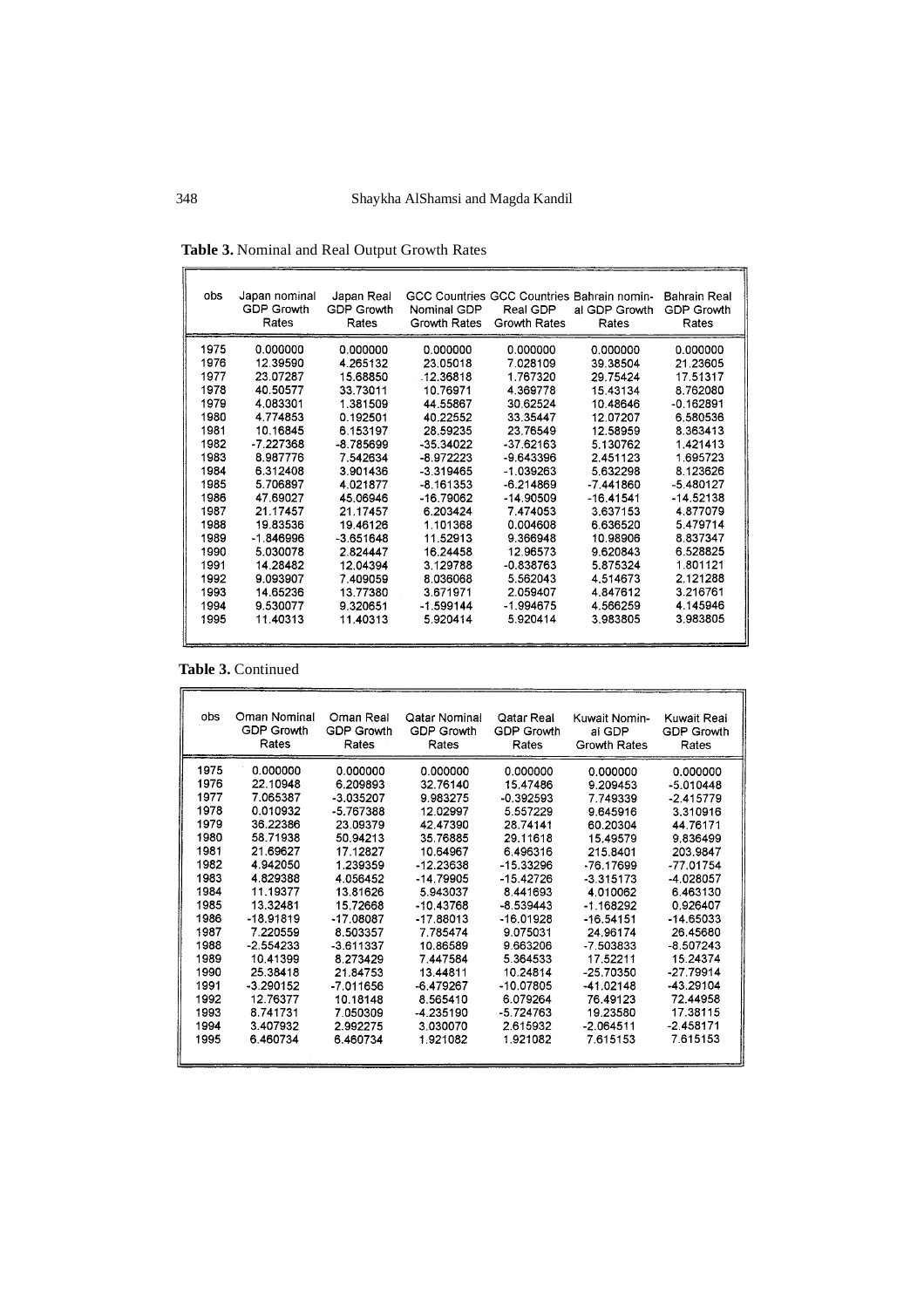|  |  | <b>Table 3. Continued</b> |
|--|--|---------------------------|
|--|--|---------------------------|

| obs  | Saudi Nominal | Saudi Real        | Emirates Nomi | <b>Emirates Real</b> |
|------|---------------|-------------------|---------------|----------------------|
|      | GDP Growth    | <b>GDP Growth</b> | -nal GDP      | <b>GDP Growth</b>    |
|      | Rates         | Rates             | Growth Rates  | Rates                |
| 1975 | 0.000000      | 0.000000          | 0.000000      | 0.000000             |
| 1976 | 24.19580      | 8.024566          | 29.38227      | 12.53571             |
| 1977 | 10.07185      | $-0.312372$       | 25.90296      | 14.02522             |
| 1978 | 14.79683      | 8.164227          | $-3.441271$   | $-9.020133$          |
| 1979 | 45.67829      | 31.63694          | 33 49060      | 20.62397             |
| 1980 | 46.34412      | 39.17326          | 41.46528      | 34.53348             |
| 1981 | $-0.869394$   | $-4.590369$       | 11.37070      | 7.190275             |
| 1982 | $-21.92127$   | $-24.67613$       | $-7.184431$   | $-10.45926$          |
| 1983 | $-11.09609$   | -11.75161         | -8.449278     | -9.124307            |
| 1984 | -7.393058     | -5.208932         | $-1.070244$   | 1.263005             |
| 1985 | -13.08409     | $-11.24194$       | $-2.358371$   | $-0.288896$          |
| 1986 | $-15.54247$   | $-13.62865$       | -20.02068     | $-18.20834$          |
| 1987 | 0.476898      | 1.679014          | 9.812523      | 11.12633             |
| 1988 | 3.521483      | 2398469           | $-0.227072$   | $-1.309421$          |
| 1989 | 9.002318      | 6.889126          | 1595651       | 13.70849             |
| 1990 | 26.11475      | 22.55750          | 22.37488      | 18.92311             |
| 1991 | 12.76820      | 8428751           | 0.727672      | $-3.148443$          |
| 1992 | 2.961248      | 0.603437          | 3.134399      | 0.772623             |
| 1993 | 1.377232      | $-0.199639$       | 2.893330      | 1.292877             |
| 1994 | $-3.804957$   | -4.191622         | 2 231237      | 1.820310             |
| 1995 | 5.695481      | 5.695481          | 6.593825      | 6.593825             |

developing countries whose economies revolve around the production and exportation of one natural resource, i.e., oil (M. M. Metwally, 1988). The rise in oil prices played a vital role in the growth of the *GCC* countries during the last 20 years. In contrast, the Japanese growth was due to the expansion in the productive capacity of its different sectors, particularly, the industrial sector.<sup>11</sup>

To provide further evidence of the difference in economic performance, consider the time-series movement in real *GDP* growth, real import growth, and real export growth for Japan and *GCC* countries. Growth rates are calculated to highlight difference in economic data over time across countries. Toward highlighting random movement in these data over time, Table 3 summarizes the data for real *GDP* growth. We note the following: (i) the highest growth rate of real *GDP* for *GCC* countries was in 1980. The increase is attributed to the increased oil production due to supply shortage in Iran.Following the revolution, the price of oil increased from 17 dollars per barrel in 1978 to 30 dollars in 1979. (ii) The highest growth rate of real *GDP* in Japan was in 1986. (iii) Most of the *GCC* countries faced a big decline in real *GDP* growth due to the decline of oil prices which

 $11$ The elasticity of imports is measured by the regression coefficient measuring the response of the log of imports to the log of domestic income (*GDP*).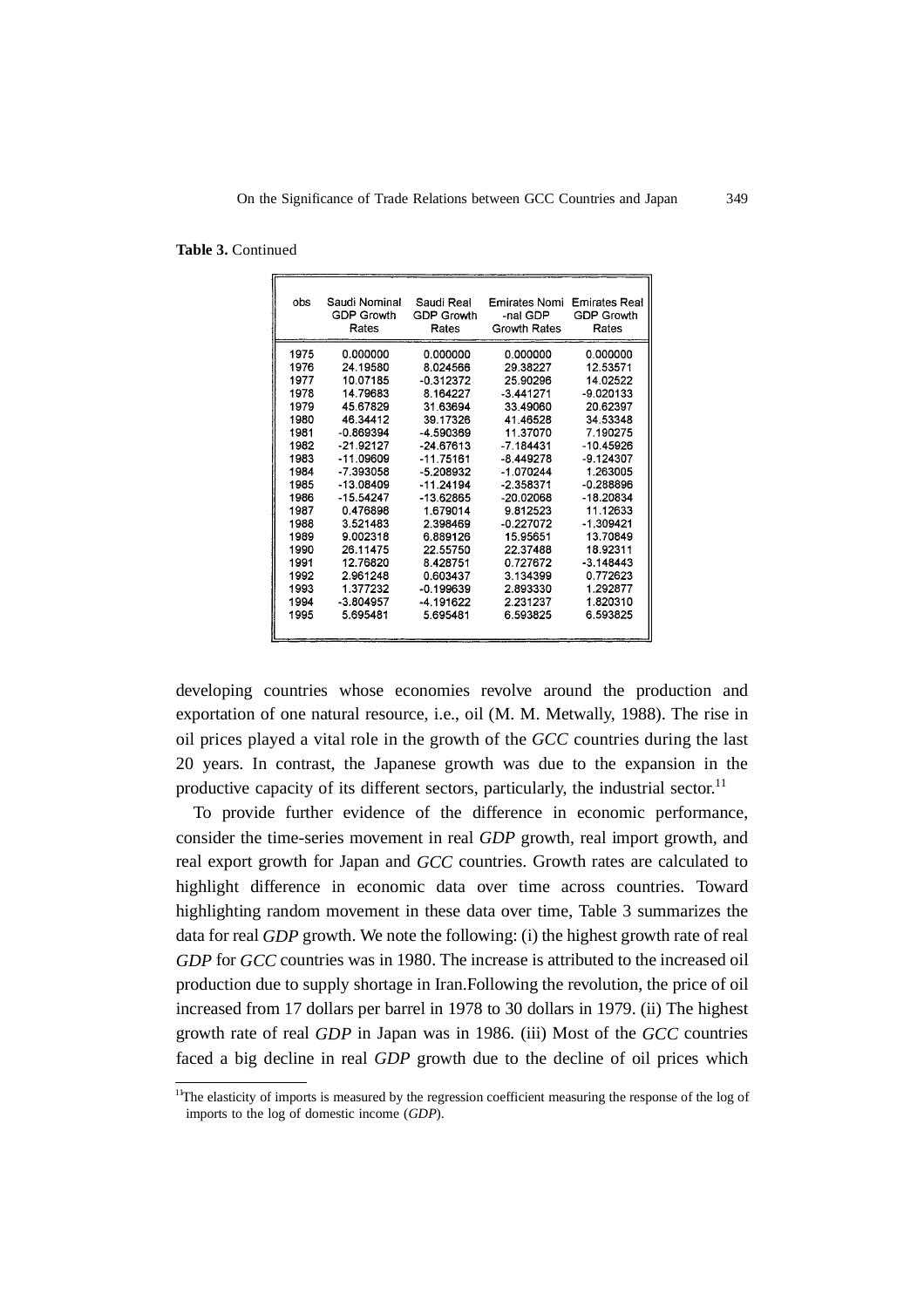| obs  | Japan        | <b>GCC Countries</b> | Bahrain        | Oman           | Qatar        | Kuwait       |
|------|--------------|----------------------|----------------|----------------|--------------|--------------|
|      | Imports      | Imports Growth       | <b>Imports</b> | <b>Imports</b> | Imports      | imports      |
|      | Growth Rates | Rates                | Growth Rates   | Growth Rates   | Growth Rates | Growth Rates |
| 1975 | 0.000000     | 0.000000             | 0.000000       | 0.000000       | 0.000000     | 0.000000     |
| 1976 | 4.075828     | 39.09859             | 20.81983       | $-13.34541$    | 76.97535     | 21.07160     |
| 1977 | 3.337134     | 40.28318             | 10.57199       | 18.70071       | 33.19610     | 31.95275     |
| 1978 | 6.628603     | 12.85691             | -5.211900      | 2.054420       | $-8.946376$  | -10.42752    |
| 1979 | 33.85385     | 8.869554             | 9.862556       | 18.85391       | 8.778670     | 2.019669     |
| 1980 | 23.01686     | 19.38924             | 33.32369       | 32.19358       | $-3.925779$  | 19.52449     |
| 1981 | $-2.569864$  | 10.41419             | 13.93309       | 27.15415       | 1.460461     | 3.686224     |
| 1982 | -9.502492    | 8.507806             | -15.45628      | 13.09557       | 23.75808     | 13.56463     |
| 1983 | $-5.124383$  | $-8.339409$          | -8.210660      | $-7.775448$    | $-25.78878$  | -11.66401    |
| 1984 | 5.260150     | -9.367152            | 7.920520       | 12.86828       | $-18.30025$  | -4.180347    |
| 1985 | $-5.704414$  | $-17.42955$          | $-16.06358$    | 17.17244       | 0.115567     | -5.455904    |
| 1986 | -3.983866    | $-12.12191$          | $-15.37507$    | -9.127149      | $-1.352040$  | $-6.072111$  |
| 1987 | 18.40803     | 5.407551             | 14.59862       | -13.50271      | 4.788202     | -3.303890    |
| 1988 | 23.73110     | 6.107476             | $-1.084813$    | -9.097149      | 10.14725     | 10.50350     |
| 1989 | 9.753188     | 0.506158             | 13.23663       | 0.556305       | 2.627725     | 0.080473     |
| 1990 | 9.900395     | 5.996079             | 15.07102       | 17.37302       | 24.21515     | -37.47328    |
| 1991 | -1.409522    | 18.70505             | 61.61083       | 12.65925       | $-2.418514$  | 19.05632     |
| 1992 | $-3.126851$  | 14.85999             | 4.825127       | 15,30025       | 14.48333     | 19.02053     |
| 1993 | 2.982543     | 4.132012             | -10.62666      | 7.453520       | $-7646626$   | $-2.872274$  |
| 1994 | 13.24269     | 6.125223             | -2.807067      | -5.218764      | 1.530286     | 8.692341     |
| 1995 | 22.54937     | 7.189276             | -4.001484      | 8.496646       | 2.575544     | 16.50950     |

**Table 4.** Rates of Growth of Imports (in real terms)

| obs  | Saudi<br>Imports<br>Growth Rates | Emirates<br>Imports<br>Growth Rates |
|------|----------------------------------|-------------------------------------|
| 1975 | 0.000000                         | 0.000000                            |
| 1976 | 79.49146                         | 8.013435                            |
| 1977 | 52.65166                         | 37.33189                            |
| 1978 | 30.84003                         | $-2.162139$                         |
| 1979 | 7.715194                         | 16.97480                            |
| 1980 | 18.26634                         | 20.70647                            |
| 1981 | 12.52462                         | 4.981229                            |
| 1982 | 11.20175                         | 1.729592                            |
| 1983 | -4.331518                        | $-18.49868$                         |
| 1984 | -11.97081                        | $-13.72537$                         |
| 1985 | -28.41091                        | 6.295295                            |
| 1986 | -17.25900                        | $-2.518773$                         |
| 1987 | 6.480736                         | 14.31661                            |
| 1988 | 7.149102                         | 6.834417                            |
| 1989 | -4.779133                        | 9.942327                            |
| 1990 | 10.63093                         | 16.62742                            |
| 1991 | 15.79273                         | 15.37053                            |
| 1992 | 12.10706                         | 23.61220                            |
| 1993 | 5.489196                         | 10.35016                            |
| 1994 | 0.144626                         | 21.85963                            |
| 1995 | 4.936794                         | 10.89897                            |

reached 7 dollars per barrel in 1986. This decline in price resulted from the huge supply of oil from the *GCC* countries and from new discoveries in many areas. (iv) Real *GDP* growth rates in *GCC* countries increased in 1990 due to the increase of oil prices during the second Gulf war and the shortage of the Kuwaiti supply of oil.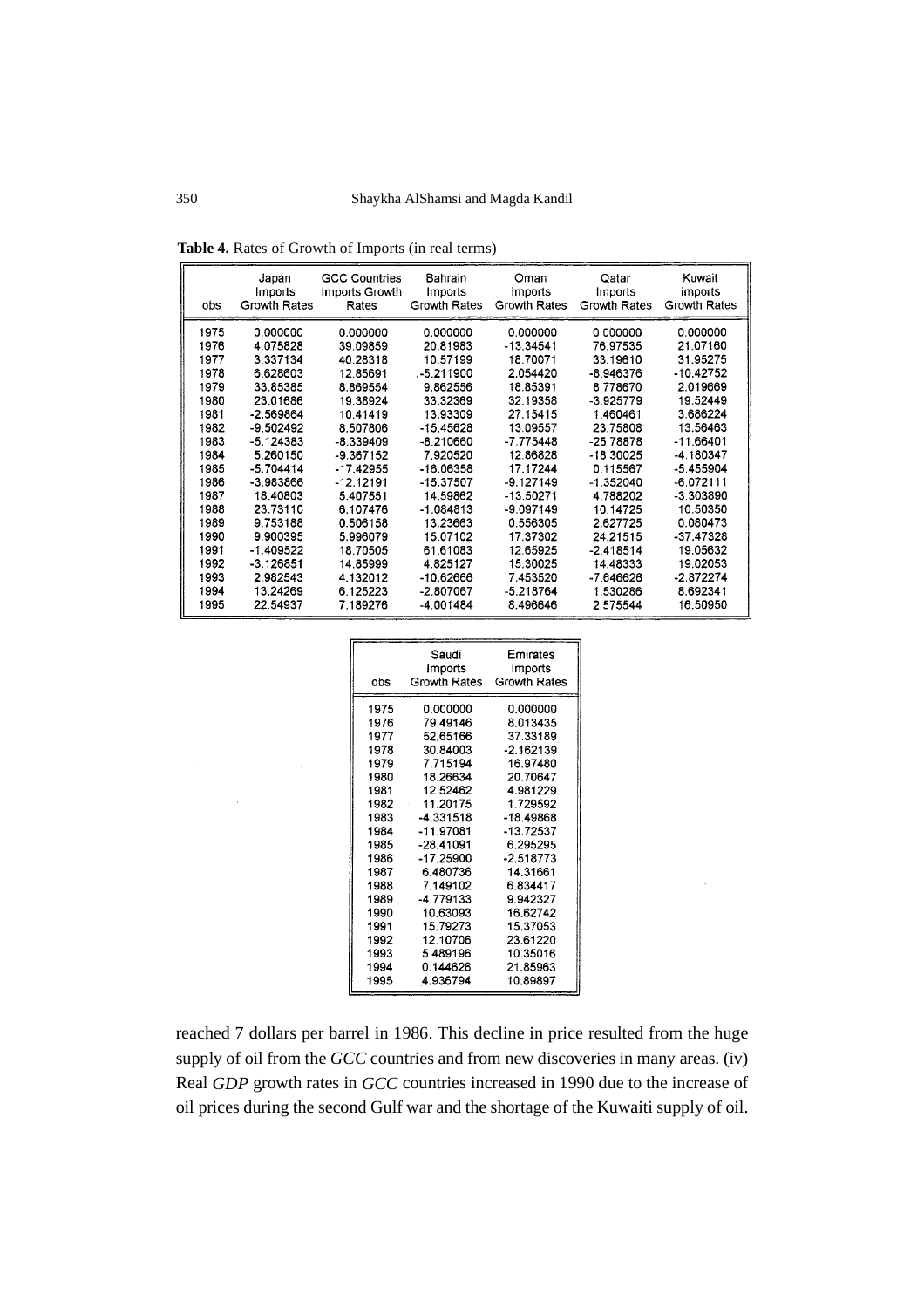|      | Japan          | <b>GCC Countries</b> | <b>Bahrain</b>      | Oman                | Qatar          | Kuwait              |
|------|----------------|----------------------|---------------------|---------------------|----------------|---------------------|
|      | <b>Exports</b> | <b>Exports Grow-</b> | <b>Exports</b>      | <b>Exports</b>      | <b>Exports</b> | Exports             |
| year | Growth Rates   | -th Rates            | <b>Growth Rates</b> | <b>Growth Rates</b> | Growth Rates   | <b>Growth Rates</b> |
| 1975 | 0.000000       | 0.000000             | 0.000000            | 0.000000            | 0.000000       | 0.000000            |
| 1976 | 12.06022       | 8.357480             | 9.642437            | $-5.522550$         | 5.839033       | $-6.751133$         |
| 1977 | 13.21750       | $-1.270930$          | 10.22382            | $-8.954857$         | -4.732351      | -10.28028           |
| 1978 | 15.44971       | $-9.794160$          | $-16.98551$         | -9.414339           | $-6.024991$    | 0.723400            |
| 1979 | 1.312136       | 42.62473             | 38.49894            | 29,44106            | 32.78214       | 59.88084            |
| 1980 | 21.92822       | 47.61989             | 37.77078            | 44.52777            | 24 65856       | 1.357868            |
| 1981 | 11.91644       | 2.395381             | 15.90625            | 29.20251            | 16.16865       | $-21.46788$         |
| 1982 | $-10.19168$    | $-32.67947$          | $-15.91515$         | 7.073626            | -18.07667      | $-34.67537$         |
| 1983 | 4.791916       | $-30.51840$          | -16.16951           | 17.88664            | $-21.32559$    | 5.110253            |
| 1984 | 12.85103       | $-7.554673$          | 0.397747            | -4.817756           | 30.22826       | 3.417310            |
| 1985 | 2.734189       | $-14.70816$          | $-13.94610$         | 22.38208            | $-26.68102$    | $-7.861414$         |
| 1986 | 16.85052       | $-23.28960$          | 0.510669            | -49.55167           | $-34.04702$    | $-28.00325$         |
| 1987 | 9.740602       | 14.76241             | $-7.079615$         | 39.43392            | $-0.465885$    | 13.27199            |
| 1988 | 14.20054       | $-1.461626$          | 0.199800            | -18.80789           | $-1.324841$    | -8.302366           |
| 1989 | 1.730227       | 23.34400             | 10.14664            | 51.96705            | 20.06737       | 46.89360            |
| 1990 | 2.561294       | 27.40433             | 37.25331            | 31.57912            | 22.50103       | -40.36799           |
| 1991 | 7.302815       | $-5.009296$          | 32.99841            | -14.96808           | $-10.04926$    | $-85.14438$         |
| 1992 | 6.279323       | 8.854852             | 3.068767            | 8.827538            | 8.800134       | 498.1145            |
| 1993 | 5.867225       | $-3.071653$          | 13.25433            | -3.867901           | 8.960996       | 51.48044            |
| 1994 | 8.787604       | 1.880935             | 4.435793            | 4.243023            | $-15.21753$    | 12.87000            |
| 1995 | 12.09587       | 10.43742             | 7.038757            | 3.001868            | 1.857683       | 11 34446            |

**Table 5.** Rates of Growth of Exports (in real terms)

| year | Saudi<br>Exports<br>Growth Rates | Emirates<br><b>Exports</b><br><b>Growth Rates</b> |
|------|----------------------------------|---------------------------------------------------|
| 1975 | 0.000000                         | 0.000000                                          |
| 1976 | 12.19214                         | 14.20367                                          |
| 1977 | 2.812209                         | $-8.474717$                                       |
| 1978 | $-11.84557$                      | -10.76455                                         |
| 1979 | 40.95303                         | 35.17574                                          |
| 1980 | 63.54453                         | 44.02927                                          |
| 1981 | 5.769298                         | $-1.137510$                                       |
| 1982 | $-36.36181$                      | $-23.51946$                                       |
| 1983 | $-42.43224$                      | $-13.50110$                                       |
| 1984 | -16.20223                        | $-0.990206$                                       |
| 1985 | $-25.25383$                      | 1.047321                                          |
| 1986 | -24.88485                        | -9.793558                                         |
| 1987 | 16.30694                         | 15.72190                                          |
| 1988 | 3.937908                         | $-2.697902$                                       |
| 1989 | 14.17224                         | 23.83287                                          |
| 1990 | 52.08284                         | 30.02902                                          |
| 1991 | 3.468756                         | $-0.205254$                                       |
| 1992 | 2.785925                         | 0.210296                                          |
| 1993 | -16.99370                        | 5.270535                                          |
| 1994 | 0.112535                         | 1.775900                                          |
| 1995 | 17.42620                         | 2.515976                                          |

The only exception was Kuwait which experienced a decline in real *GDP* growth in 1990 (−27.7%) and 1991 (−43.29%). This is in contrast to high growth rates of *GDP* for other *GCC* countries which reached 18.9% in the UAE and 6.88% in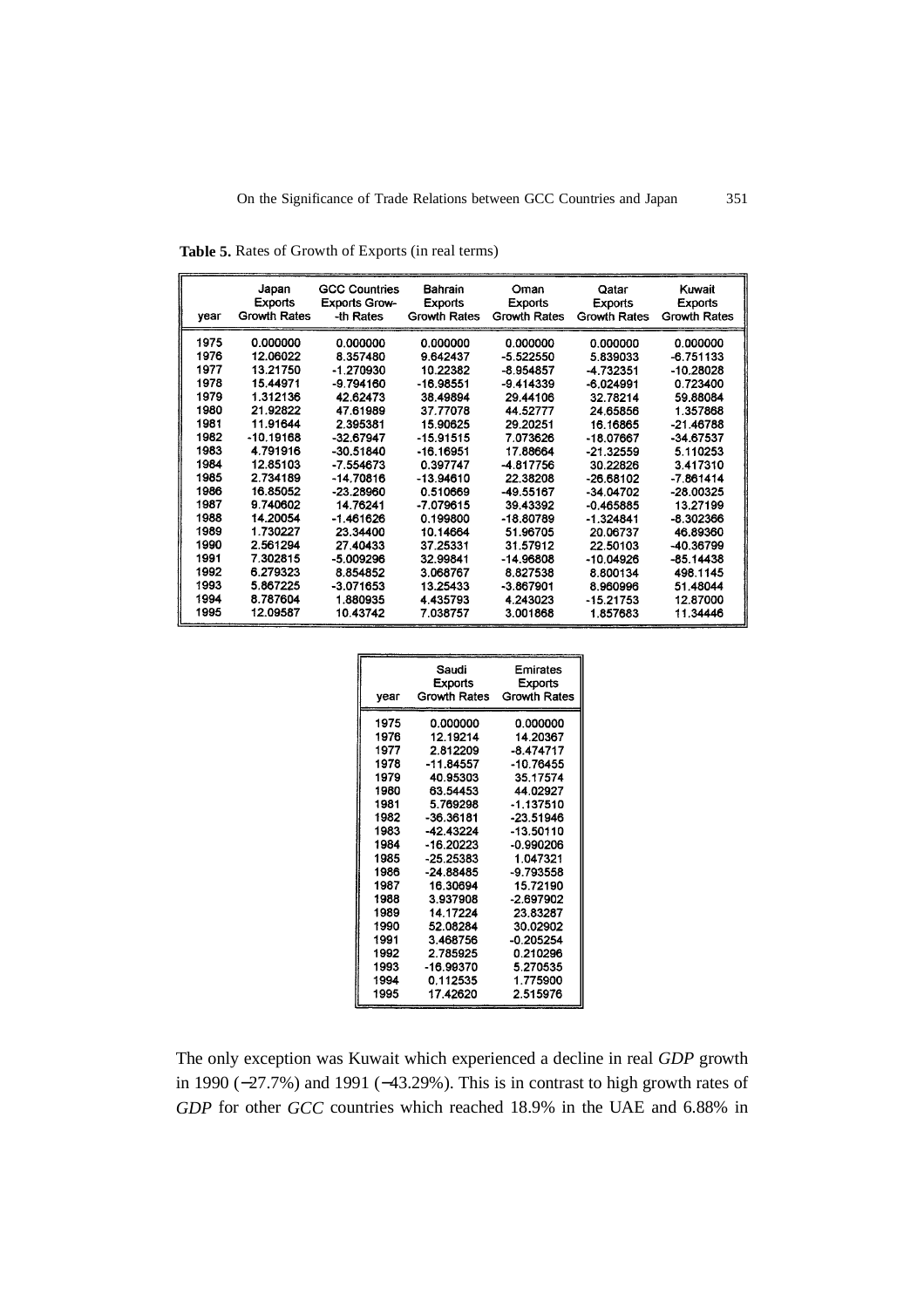Saudi Arabia.

Table 4 summarizes the growth rates of imports for Japan and *GCC* countries. We note the following: (i) The imports of *GCC* countries accelerated in 1976 and 1977 as a result of the huge increase in oil revenues after the increase in oil price from \$2 per barrel in 1972 to \$13 per barrel in 1973. The highest increase was in Saudi Arabia which produced 60% of *GCC* oil. (ii) Oman alone reduced its imports because it was not affected by the increase of oil prices due to the small quantity of oil produced in the seventies. Also, the end of the war between the government and the revolution in South of Oman in 1976 reduced the imported weapons. (iii) Due to the increase of oil prices from \$17 per barrel to \$30 per barrel in 1979, as a result of the Iranian revolution, the oil revenues increased and, therefore, the *GCC* countries' imports in 1979. In 1980, the war between Iran and Iraq started and many of the *GCC* countries provided Iraq with imported weapons in order to protect themselves from the Iranian revolution. Accordingly, imports of the *GCC* countries increased, on average, by 19%. (iv) The increase of oil supply in 1986 led to the decrease of oil prices (seven dollars per barrel). The reduction in oil revenues led to the reduction in the growth of imports for the *GCC* countries in mid eighties. Some political analysts pointed to the increasing shares of Kuwait, Saudi Arabia, and the UAE of oil supply as the main cause of the second Gulf war. Following the war, the price of oil barrel soared to \$40 per barrel. Subsequent increase in oil revenues increased the growth of imports for the *GCC* countries in 1991 and 1992, 18% and 14% respectively. We also expect that imported weapons occupied a big part of these imports after the second Gulf war. In general, fluctuation in oil prices determined fluctuations in import growth for the *GCC* countries. (v) Japan imports nearly 60% of its oil imports from the *GCC* countries with oil representing approximately 11% of its imports in the seventies and eighties (Japan year book 1997). Accordingly, the increase of oil prices increased the real value of Japan's imports by 33.8% in 1979. The decrease in the growth of real imports for Japan in the early eighties can be explained by the reduction in oil prices.

Table 5 summarizes the rate of growth of exports (measured in constant prices) for Japan and *GCC* countries. We note the following. (i) The growth of Japan's exports between 1976 and 1978 appears in sharp contrast to the reduction in exports for the *GCC* countries. The increase of Japan's exports was due to the

 $12$ Japan is an export-led economy. The development of the country's industrial base has focused on strong desire to compete internationally with Japanese exports.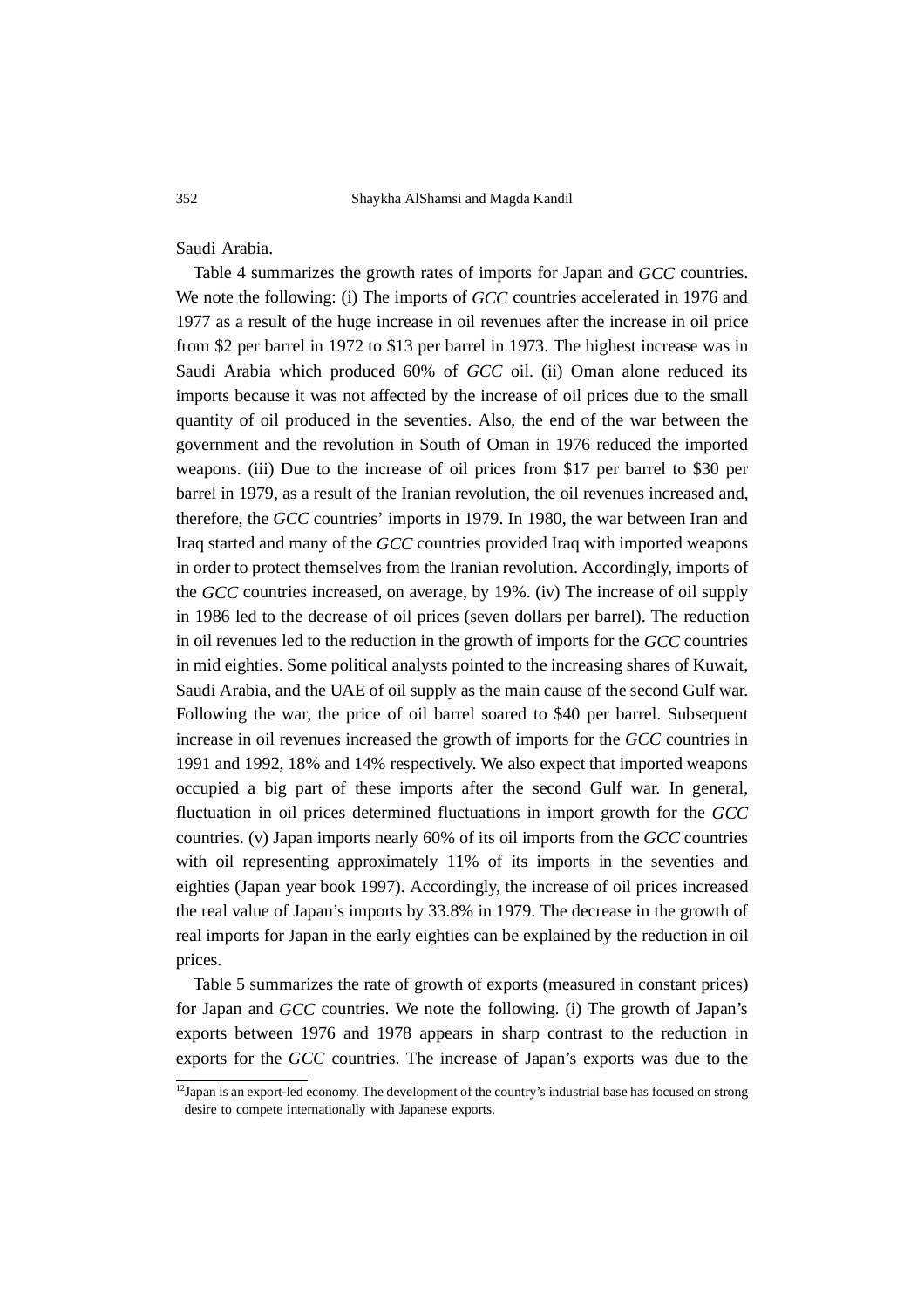|  | <b>Table 6.</b> Trade Figures between Japan & GCC Countries |  |
|--|-------------------------------------------------------------|--|
|--|-------------------------------------------------------------|--|

|      | GXJ=                    | $GMJ =$                 | $G1 =$               | $G2=$          |
|------|-------------------------|-------------------------|----------------------|----------------|
|      | <b>GCC Countries</b>    | <b>GCC Countries</b>    | GXJ/GCC              | <b>GMJ/GCC</b> |
|      | <b>Exports to Japan</b> | Imports from Japan      | Countries            | Countries      |
| Year | (Millions of US dollar) | (Millions of US dollar) | <b>Total Exports</b> | Total Imports  |
| 1975 | 17364.60                | 2758.831                | 20.73839             | 14.21657       |
| 1976 | 19238.38                | 4064.841                | 21.20410             | 15.05881       |
| 1977 | 19107.39                | 5595.702                | 21.33082             | 14.77733       |
| 1978 | 17678.76                | 6895.849                | 21.87879             | 16.13619       |
| 1979 | 23032.93                | 7371.889                | 19.98600             | 15.84476       |
| 1980 | 35038.01                | 9736.895                | 20.59545             | 17.52920       |
| 1981 | 36644.63                | 11250.67                | 21.03594             | 18.34405       |
| 1982 | 28579.94                | 12643.74                | 24.37055             | 18.99903       |
| 1983 | 26624.75                | 12190.01                | 32.67530             | 19.98376       |
| 1984 | 25426.62                | 10711.77                | 33.75498             | 19.37532       |
| 1985 | 23112.14                | 8740.670                | 35.97344             | 19.14730       |
| 1986 | 14098.64                | 6574.634                | 28.60650             | 16.38905       |
| 1987 | 13728.92                | 6884.352                | 24.27304             | 16.28072       |
| 1988 | 12329.88                | 6897.082                | 22.12285             | 15.37199       |
| 1989 | 14727.10                | 6318.318                | 21.42307             | 14.01114       |
| 1990 | 20662.80                | 6746.800                | 23.59225             | 14.11497       |
| 1991 | 20117.57                | 7604.076                | 24.18102             | 13.40168       |
| 1992 | 21896.55                | 9372.171                | 24.17837             | 14.38084       |
| 1993 | 19915.12                | 9027.541                | 22.68733             | 13.30238       |
| 1994 | 21191.86                | 6907.662                | 23.69609             | 9.591186       |
| 1995 | 24076.23                | 6183.255                | 24.37697             | 8.009530       |

|      | $GJ1=$         | $GJ2 =$        | XMGJ=                  |
|------|----------------|----------------|------------------------|
|      | GXJ/Japan      | GMJ/Japan      | <b>GCC Countries</b>   |
|      | Total          | Total          | <b>Current Account</b> |
| Year | <b>Imports</b> | <b>Exports</b> | with Japan             |
| 1975 | 19.63357       | 3.237588       | 14605.77               |
| 1976 | 20.90033       | 4.256852       | 15173.54               |
| 1977 | 20.08767       | 5.175902       | 13511.69               |
| 1978 | 17.43036       | 5.524924       | 10782.91               |
| 1979 | 16.96574       | 5.829830       | 15661.04               |
| 1980 | 20.97966       | 6.315291       | 25301.12               |
| 1981 | 22.52040       | 6.520147       | 25393.96               |
| 1982 | 19.40843       | 8.159021       | 15936.20               |
| 1983 | 19.05723       | 7.506521       | 14434.74               |
| 1984 | 17.29016       | 5.845080       | 14714.85               |
| 1985 | 16.66707       | 4.642574       | 14371.47               |
| 1986 | 10.58893       | 2.988512       | 7524.006               |
| 1987 | 8.708234       | 2.851539       | 6844.569               |
| 1988 | 6.320821       | 2.501574       | 5432.793               |
| 1989 | 6.878834       | 2.252680       | 8408.782               |
| 1990 | 8.781881       | 2.345375       | 13916.00               |
| 1991 | 8.672393       | 2.463484       | 12513.50               |
| 1992 | 9.743966       | 2.856898       | 12524.38               |
| 1993 | 8.605564       | 2.599337       | 10887.58               |
| 1994 | 8.086402       | 1.828289       | 14284.20               |
| 1995 | 7.496586       | 1.459961       | 17892.97               |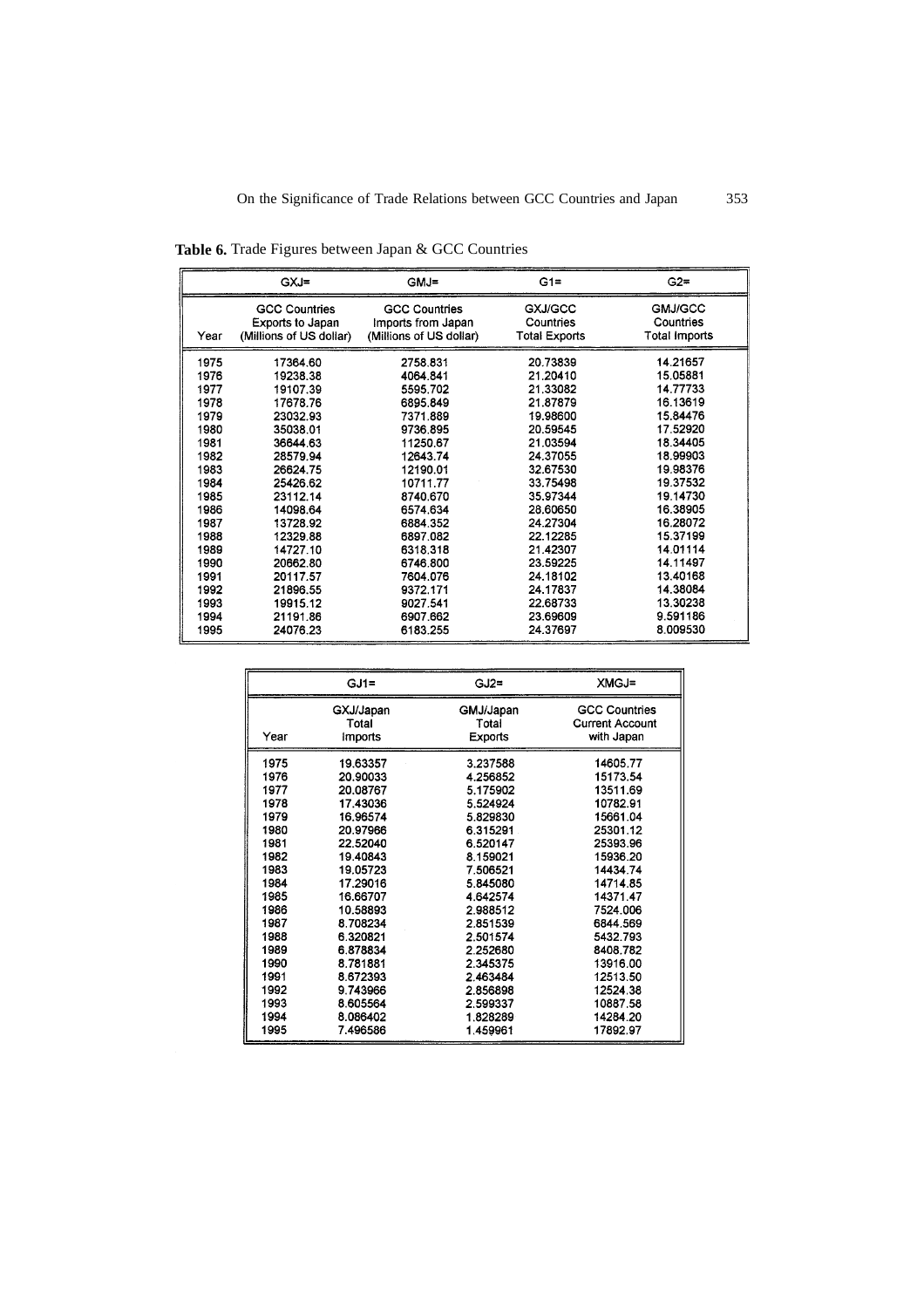with a minimum of \$5432.793 millions in 1988 and a maximum of \$25393.96 millions in 1981.

To draw more specific evidence, consider trade relations between each of the *GCC* countries and Japan. Details of the trade figures for each of the *GCC* countries are provided in the data appendix. The value of Bahrain's exports to Japan has been fairly stable over time. Accordingly, Bahrain's exports to Japan in 1995 equals 1.2 times its value in 1975. The low value of exports is due to the low production of oil in Bahrain. Nonetheless, the value of imports from Japan to Bahrain grew over time; it doubled in 1977 compared to 1975 and reached nearly four folds in 1983. Subsequently, the value of imports decreased where its value was lower in 1995 compared to 1975. Most of these imports were manufactured consumer goods.

The evidence for Kuwait indicates the reduction in trade relations with Japan over the last two decades. Consistently, Kuwait's exports to Japan decreased nearly 30% in 1995 compared to their level in 1982. The reduction started in 1982 and reached its highest level in 1991, i.e., during the second Gulf war. The decrease in Kuwaiti exports to Japan can be primarily explained by the reduction in oil revenues in real terms. In contrast, Japan's exports to Kuwait increased by 119% between 1975-86. In 1990, Kuwait's imports from Japan decreased by 67% compared to 1986. Kuwait's trade contracts with the U.S. shifted the direction of imports from Japan, decreasing these imports. Consistent with the reduction in the value of exports, Kuwaiti exports to Japan represented approximately 25% of total Kuwaiti exports in the seventies. This ratio dropped starting 1981 to an average of approximately 15%. Also, the ratio of Kuwaiti imports from Japan to total Kuwaiti imports dropped significantly between 1987-1995 compared to the earlier period. Consistently, Kuwaiti exports to Japan represented 4% of Japan's total imports in 1975 and diminished to 0.79% in 1995. Also Kuwaiti imports to Japan's total exports diminished from 0.75% to 0.13% over the same period. While Kuwaiti trade balance with Japan was mostly in surplus over time, it switched to deficit with the marked drop in oil revenue in 1982, 1984-86, and in 1991.

In contrast to the previous countries of *GCC*, trade relations between Japan and Oman were increasing over time. As evident in the Data Appendix, Omani exports to Japan increased by 90% between 1975-1995. These exports are primarily in the form of mineral resources like copper and iron. Since Omani oil production is low compared with other *GCC* countries, the increased exports were coupled with an increase in Omani imports from Japan by 614% between 1975-95. Consistently,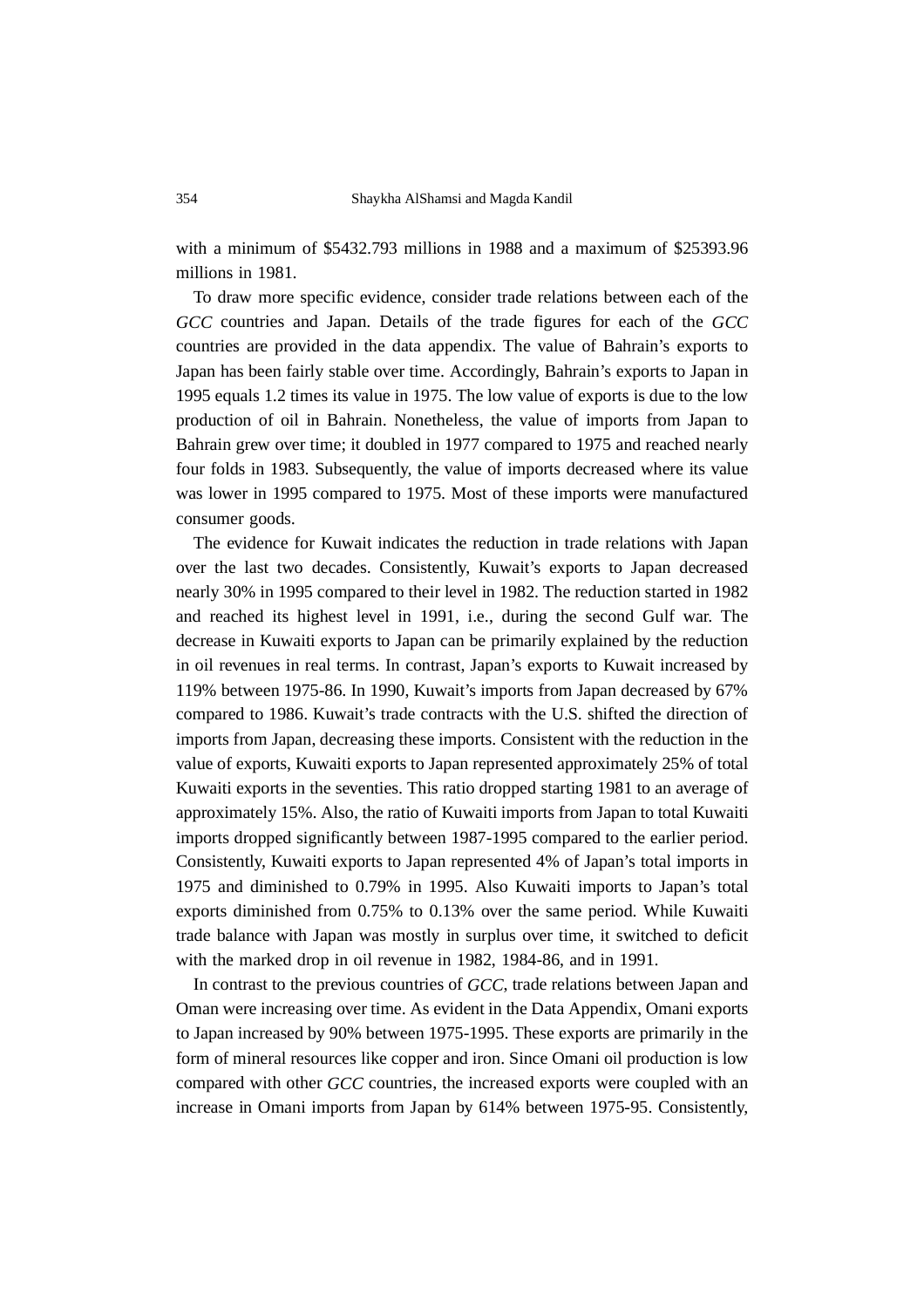the ratio of Omani imports from Japan to total Japanese exports increased from 0.10% in 1975 to 0.14% in 1995. Given the parallel increase in exports and imports, Oman has continuously run a surplus with Japan, except for the period 1987-1990.

Trade relations were also increasing between Japan and Qatar between 1975- 1995. Evidence of this increase is as follows. In 1995, Japanese imports from Qatar were 48 times their level in 1975. Qatar's imports from Japan more than doubled over the same period. Consistently, Qatar's exports to Japan reached 67.1% of its total exports in 1995 compared to 1.3% in 1975. In contrast, Japan exported to Qatar nearly 15% of its total imports in 1975. This ratio did not change much between 1975-95. Trade with Qatar (both exports and imports) represents, however, a share that is less than 1% of Japan's total trade, on average, over time.

There is some evidence that trade relations between Japan and Saudi Arabia were increasing slightly in real terms in the last two decades. Exports have increased by 0.9% in 1995 compared to 1975. The sharpest increase was between 1978 and 1984 (26%). Japan's exports to Saudi Arabia more than doubled between 1975-1995. The sharpest increase was between 1979 and 1984 (56%). On average, 20% of Saudi's exports were directed to Japan between 1975-1995. Saudi's imports from Japan averaged 15% of its total imports over the same period. In 1975, Saudi's exports to Japan were 11% of Japan's total imports. These exports were primarily crude oil. This ratio decreased, however, over time. Between 1985-95, Saudi's exports to Japan amounted to only 3%, on average, of Japan's total imports. Further, Saudi's imports from Japan amounted to less than 3% of Japan's total exports between 1975-95.

The evidence for the United Arab Emirates also indicates an increase in trade relations with Japan over time. In 1995, Japanese exports to the UAE were three times their level in 1975. The ratio of the Emirates' exports to Japan out of total exports indicates that Japan is the main importer of the Emirates' oil exports. Indeed, the Emirates' exports to Japan were approximately 20% of its total exports in the seventies, peaked in mid-eighties to approximately 60%, and remained around one-third in the nineties. The ratio of the Emirates' imports from Japan was, on average, 15% of its total imports in 1975, peaked in 1983 to 19.4% and declined to 10.36% in 1994. It is interesting to note that these imports represented 0.9% of Japan's total exports, on average, indicating the small size of the Emirates' market which is largely invaded by Japanese products. Further the Emirates has continuously run a trade surplus with Japan since 1975 due to the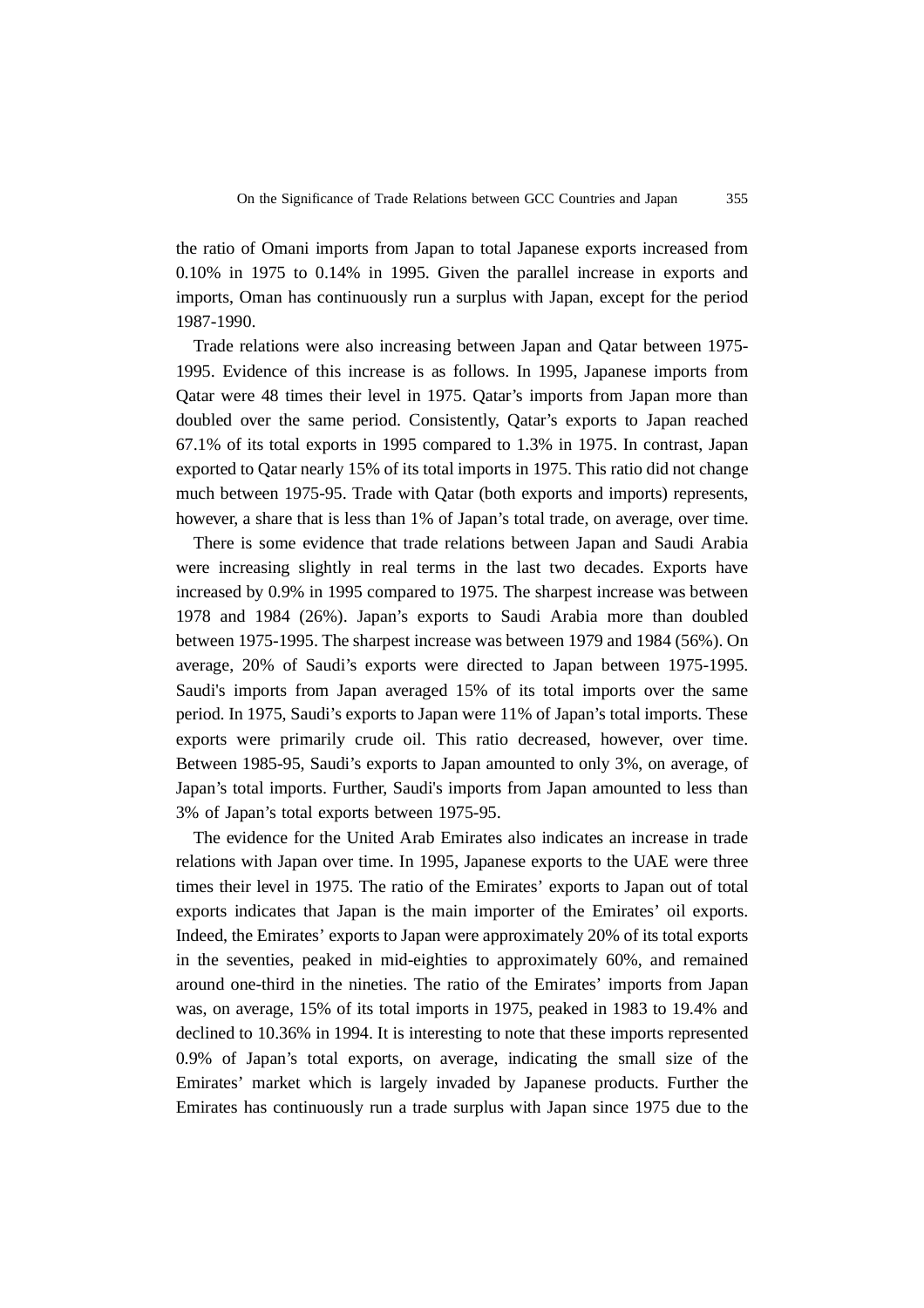increasing oil exports from the Emirates to Japan.

#### **Time-Series Empirical Models**

Given trade figures discussed above, we expect that economic conditions in Japan would exert significant influence on the national income of the *GCC* countries. Towards the investigation of this hypothesis, we build a simultaneousequation model to test the interaction between Japan's economy and the economies of the *GCC* countries, collectively and individually.

In an open economy macro model, see, e.g., Kandil and Metwally (1990), aggregate demand combines domestic demand as well as foreign demand for goods and services, i.e., exports. The increased demand increases national income, resulting further increase in domestic demand as well as the demand for foreign goods and services, i.e., imports.

Assume, for example, an increase in autonomus demand in Japan, resulting an increase in domestic national income and, therefore, imports. This indicates an increase in the exports of Japan's trading partners, including the *GCC* countries.

| л.           |            |                |           |            |       |
|--------------|------------|----------------|-----------|------------|-------|
| Country      | $a_1$      | a <sub>2</sub> | $a_3$     | $a_4$      | $R^2$ |
| <b>GCC</b>   | 5622.73    | $5.057*$       | $0.62*$   | $-0.01$    | 0.90  |
|              | (0.36)     | (7.11)         | (5.54)    | $(-0.099)$ |       |
| Bahrain      | $-589.02$  | $3.40*$        | $0.69*$   | $0.31*$    | 0.97  |
|              | $(-1.39)$  | (3.70)         | (5.94)    | (2.87)     |       |
| Kuwait       | 2604.09*   | $3.14*$        | $0.99*$   | $0.047**$  | 0.99  |
|              | (2.24)     | (7.94)         | (31.75)   | (1.73)     |       |
| Oman         | 1486.7*    | $0.65*$        | $-0.25$   | 0.011      | 0.95  |
|              | (2.15)     | (1.95)         | (3.79)    | (0.043)    |       |
| Qatar        | 4094.04*   | $1.27*$        | $-0.25$   | 0.24       | 0.60  |
|              | (2.91)     | (2.00)         | $(-0.93)$ | (0.97)     |       |
| Saudi Arabia | 10462.02   | $4.46*$        | $0.63*$   | 0.11       | 0.87  |
|              | (0.90)     | (5.20)         | (5.17)    | (0.72)     |       |
| <b>UAE</b>   | $10516.1*$ | $2.19*$        | 0.22      | 0.12       | 0.84  |
|              | (3.72)     | (4.17)         | (1.021)   | (0.057)    |       |
|              |            |                |           |            |       |

**Table 7.** Exports to Japan and *GDP* in *GCC* Countries

Notes: • Empirical Model: *GGDP*<sub>*τ*</sub>= $a_1$ + $a_2$ *GXJ*<sub>*t*</sub>+ $a_3$ *GNOGDP*<sub>*t*</sub>+ $a_4$ *GGDP*<sub>*t*−1</sub>+ $e_{1t}$ .

• *GGDP*<sub>i</sub>: *GDP* of *GCC* countries in period *t*.

- *GXJ*<sub>i</sub>: Exports of *GCC* countries to Japan in period t.
- *GNOGDP<sub>i</sub>*: *GCC* Countries' non-oil *GDP* in period *t*.
- $e_{1t}$  is a random *iid* error term.
- *t*-ratios are in parantheses.

• \* and \*\* denote statistical significance at the five and ten percent levels, respectively.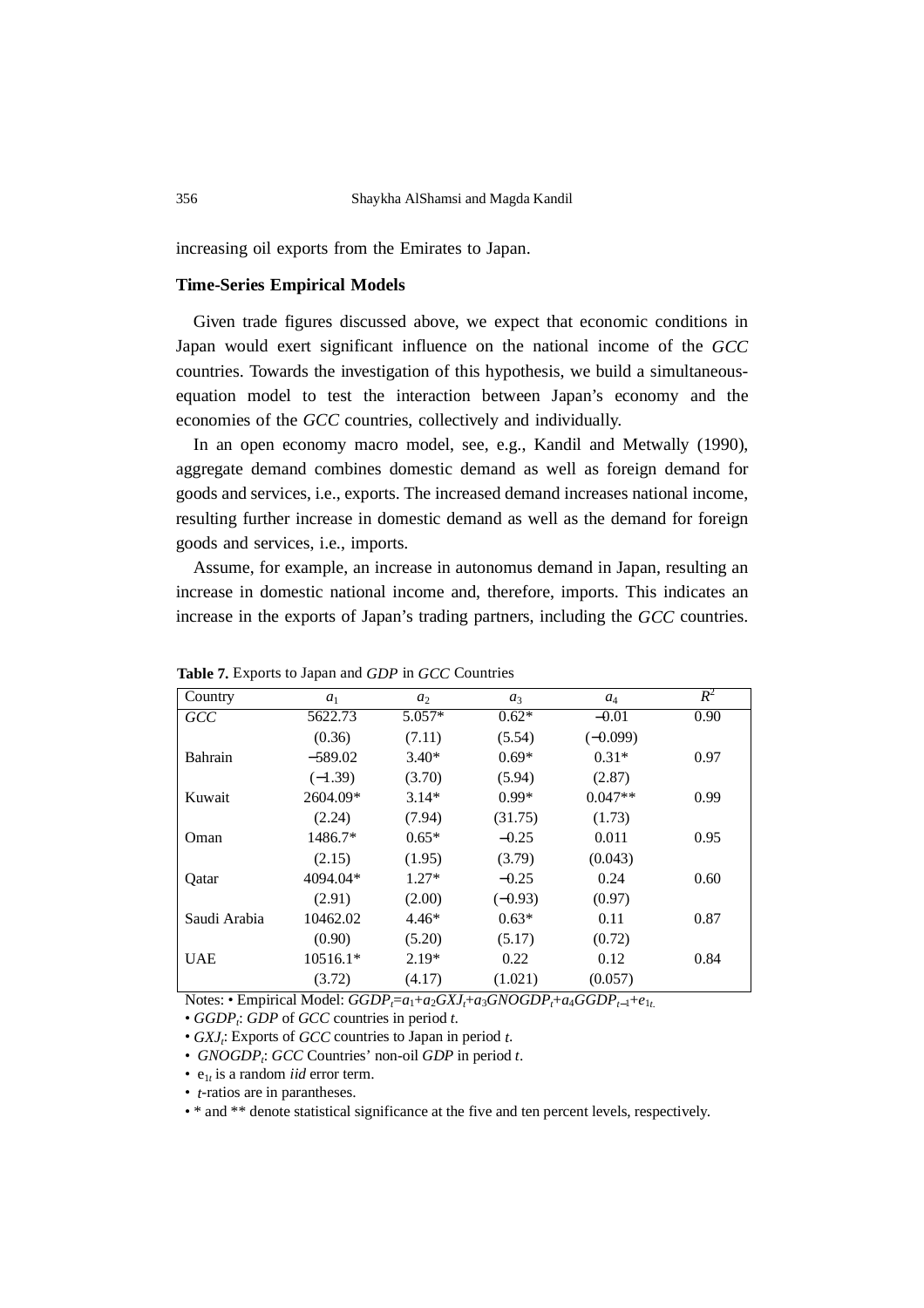An increase in the *GCC* countries' exports acts as an increase in any element of domestic demand, raising national income in the *GCC* countries. This, in turn, will raise imports in the *GCC* countries, including imports from Japan. Subsequently, Japan's exports increase and, therefore, its national income.

Given the simultaneous interaction between national incomes in Japan and the *GCC* countries, we build a simultaneous-equation model that incorporates the mutual interaction between relevant variables.

The structural equations of the model take the following form:

$$
GGDP_t = a_1 + a_1 GXJ_t + a_3GNOGDP_t + a_4GGDP_{t-1} + e_{1t}
$$
 (1)

$$
GMJ_t = a_5 + a_6GGDP_t + a_7GMJ_{t-1} + e_{2t}
$$
 (2)

$$
JGDP_t = a_8 + a_9 GMI_t + a_{10} JXMG_t + a_{11} JGDP_{t-1} + e_{3t}
$$
 (3)

$$
GXJ_t = a_{12} + a_{13}JGDP_t + a_{14}GCCOIL_t + a_{15}GXJ_{t-1} + e_{4t}
$$
 (4)

The endogenous variables in the model are defined as follows:

- *GGDPt* : *GDP* of *GCC* countries in period *t*.
- *GMJ*<sub>i</sub>: *GCC* countries' imports from Japan in period *t*.

| Gountry      | $a_5$      | a <sub>6</sub> | a <sub>7</sub> | $R^2$ |
|--------------|------------|----------------|----------------|-------|
| GCC          | $-240.59$  | $0.017*$       | $0.67*$        | 0.90  |
|              | $(-0.20)$  | (2.61)         | (6.41)         |       |
| Bahrain      | $226.65*$  | $-0.027**$     | $0.64*$        | 0.97  |
|              | (2.75)     | $(-1.75)$      | (3.26)         |       |
| Kuwait       | 55.85      | $0.10*$        | $0.80*$        | 0.99  |
|              | (0.36)     | (2.073)        | (6.59)         |       |
| Oman         | 32.24      | $0.024**$      | $0.52*$        | 0.95  |
|              | (0.48)     | (1.86)         | (2.69)         |       |
| Qatar        | 212.66*    | $-0.0033$      | 0.31           | 0.60  |
|              | (2.0065)   | $(-0.23)$      | (1.55)         |       |
| Saudi Arabia | $-1095.41$ | $0.022*$       | $0.72*$        | 0.87  |
|              | $(-1.33)$  | (2.90)         | (7.02)         |       |
| <b>UAE</b>   | $-146.81$  | $0.029**$      | $0.62**$       | 0.84  |
|              | $(-0.46)$  | (1.80)         | (3.99)         |       |

**Table 8.** *GDP* in *GCC* Countries and Imports from Japan

Notes: • Empirical Model:  $GMJ<sub>i</sub>=a<sub>5</sub>+a<sub>6</sub>GGDP<sub>i</sub>+a<sub>7</sub>GMJ<sub>t-1</sub>+e<sub>2t</sub>$ 

• *GMJ*<sub>*i*</sub>: *GCC* countries' imports from Japan in period *t*.

- *GGDP*<sub>i</sub>: *GDP* of *GCC* countries in period *t*.
- *e*<sup>2</sup>*<sup>t</sup>* is a random *iid* error term.
- *t*-ratios are in parantheses.

• \* and \*\* denote statistical significane at the five and ten percent levels, respectively.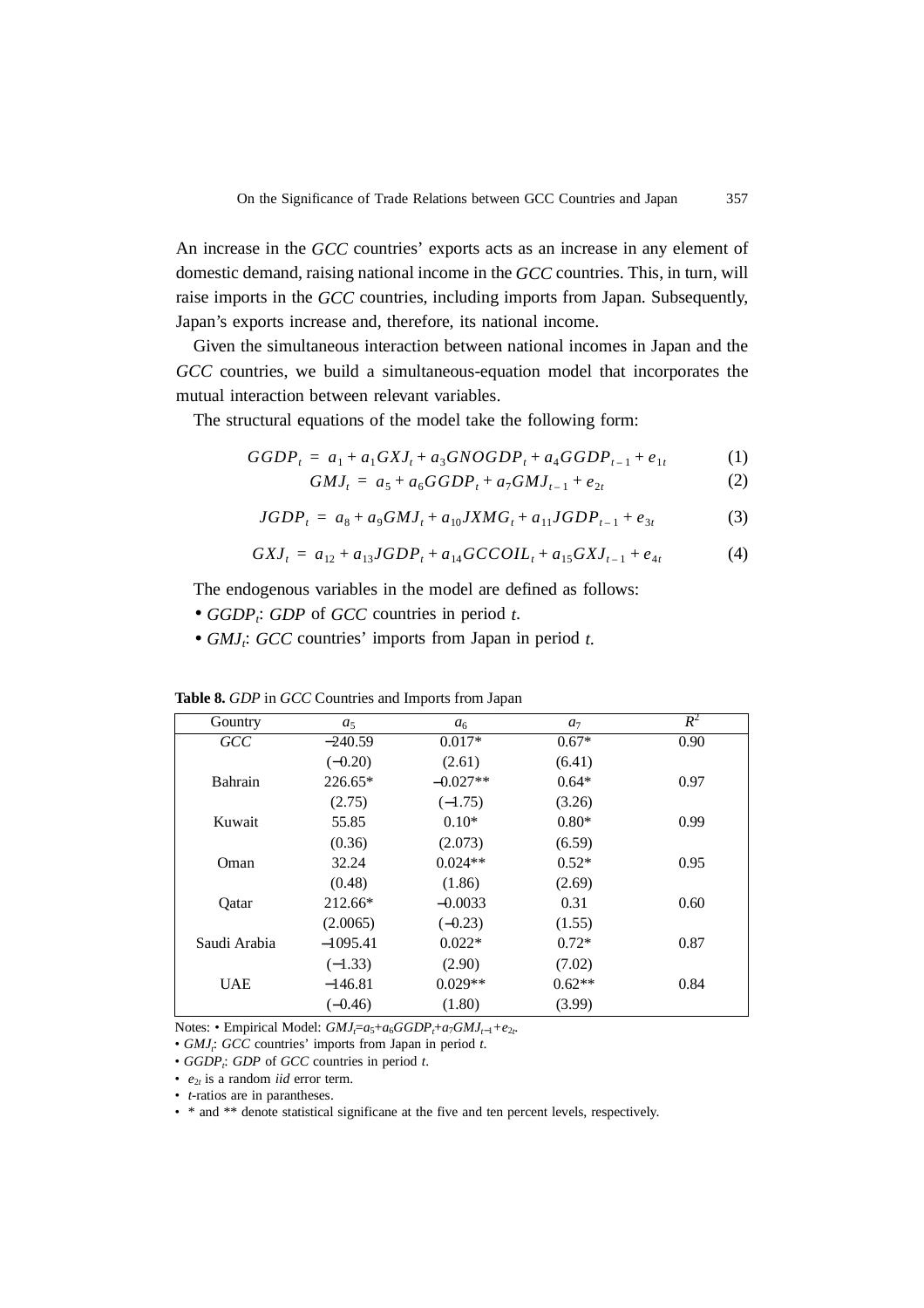• *JGDP*<sup>*<sub>i</sub>*: Japan's *GDP* in period *t*.</sup>

• *GXJ*<sub>i</sub>: Exports of *GCC* countries to Japan in period *t*.

The exogenous variables in the model are defined as follows:

- *GNOGDP*<sup>*;*:GCC</sup> Countries' non-oil *GDP* in period *t*.
- *JXNG*<sub>t</sub>: Japan's exports to countries other than *GCC* in period *t*.
- *GCCOILt* :*GCC* countries' oil production value in period *t*.
- All lagged variables,  $GXJ_{t-1}$ ,  $GGDP_{t-1}$ ,  $GMI_{t-1}$ ,  $JGDP_{t-1}$ .

All variables are measured in real values.<sup>13</sup>

The first equation of the model attempts to identify the relative significance of the oil and non-oil components of *GDP* in *GCC* countries. Hence, the model establishes the dependency of *GDP* of the *GCC* countries on exports to Japan. Given that exports to Japan are dominated by oil, we account for other components of aggregate demand that are not related to oil production. Since other demand components are likely to be stimulated by oil exports, it is necessary to account for

| Country      | $a_8$        | a <sub>9</sub> | $a_{10}$ | $a_{11}$ | $R^2$ |
|--------------|--------------|----------------|----------|----------|-------|
| <b>GCC</b>   | $-46330.87$  | $-42.89*$      | $7.83*$  | $0.43*$  | 0.90  |
|              | $(-0.28)$    | $(-2.78)$      | (4.28)   | (2.73)   |       |
| Bahrain      | $-19487.39$  | $-1378.32**$   | $7.87*$  | $0.40*$  | 0.97  |
|              | $(-0.084)$   | $(-1.77)$      | (3.94)   | (2.30)   |       |
| Kuwait       | 3022.97      | $-255.62*$     | $8.46*$  | 0.31     | 0.99  |
|              | (0.014)      | $(-2.068)$     | (4.14)   | (1.64)   |       |
| Oman         | $-342415.3*$ | $-832.6755*$   | 2.088*   | $0.38*$  | 0.95  |
|              | $(-2.70)$    | $(-3.11)$      | (4.65)   | (2.33)   |       |
| Oatar        | $-134626.9$  | $-515.05$      | $5.71**$ | $0.60*$  | 0.60  |
|              | $(-0.26)$    | $(-0.46)$      | (1.88)   | (2.59)   |       |
| Saudi Arabia | $-61277.64$  | $-61.26*$      | $7.81*$  | $0.41*$  | 0.87  |
|              | $(-0.40)$    | $(-2.91)$      | (4.33)   | (2.66)   |       |
| <b>UAE</b>   | $-272761.5$  | $-88.88$       | $6.67*$  | $0.57*$  | 0.98  |
|              | $(-1.39)$    | $(-0.65)$      | (3.12)   | (3.051)  |       |

**Table 9.** Exports to *GCC* Countries and *GDP* in Japan

Notes: • Empirical Model:  $JGDP_f = a_8 + a_9 GMI_f + a_{10} JXNG_f + a_{11} JGDP_f + e_{3f}$ 

• *JGDP*<sub>i</sub>: Japan's *GDP* in period *t*.

- *GMJ<sub>i</sub>*: *GCC* countries' imports from Japan in period *t*.
- *JXNG*<sub>*i*</sub>: Japan's exports to countries other than *GCC* in period *t*.
- *e*<sup>3</sup>*<sup>t</sup>* is a random *iid* error term.
- *t*-ratios are in parantheses.
- \* and \*\* denote statistical significance at the five and ten percent levels, respectively.

<sup>&</sup>lt;sup>13</sup>In 1977, the Japan-ASEAN Committee was formed to promote and negotiate the issues related to trade relationship between Japan and the Association of South East Asian Nations (ASEAN). For more details, see the Four Tigers (1995).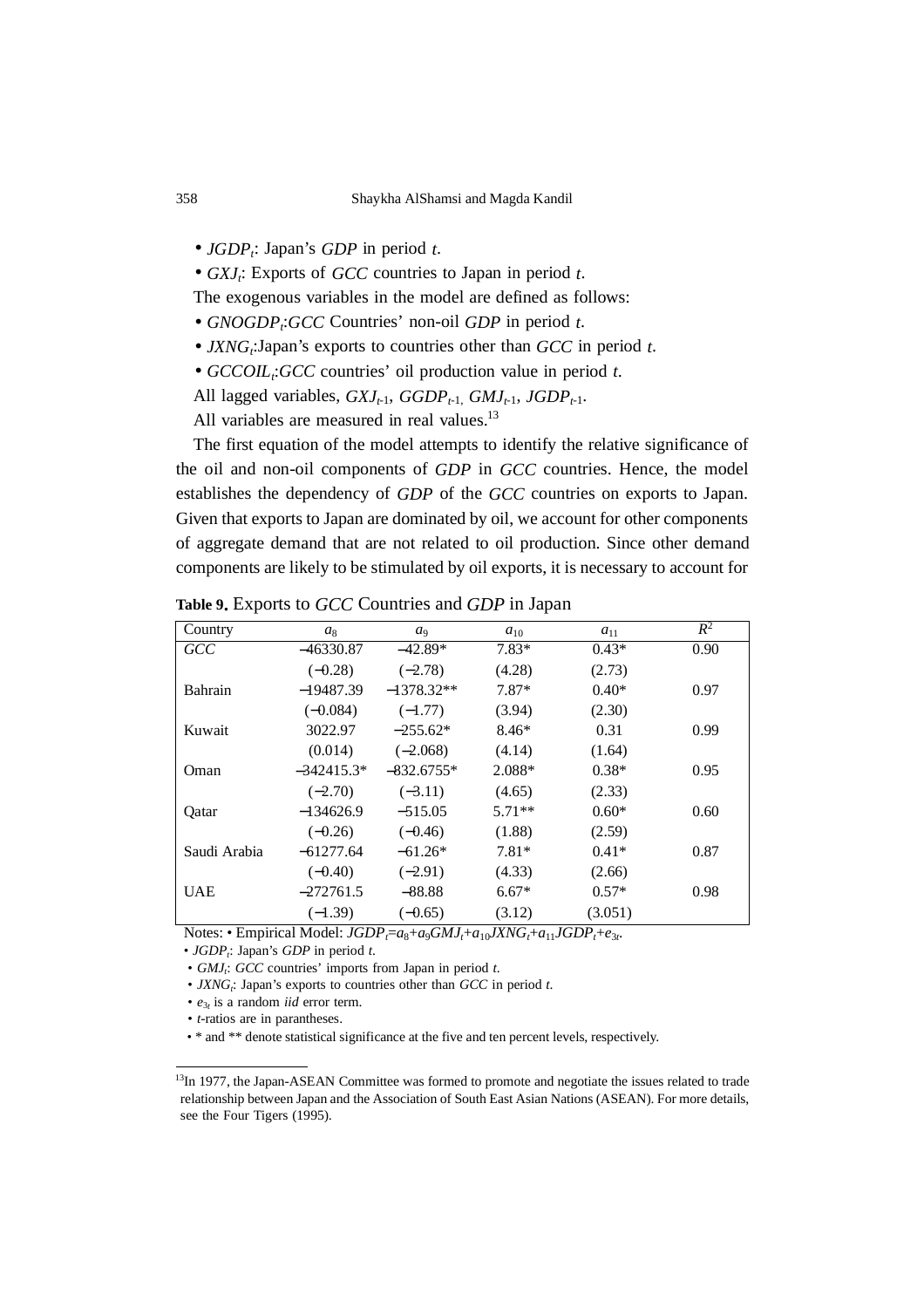these components explicitly to avoid the omitted variable bias in the coefficient measuring the effect of exports to Japan on *GDP*. The second equation tests the relationship between the imports of the *GCC* countries from Japan and their income. That is, to what extent does the increase in income of the *GCC* countries raise their demand for Japanese goods? The third equation seeks to identify the significance of exports to Japan's *GDP* and to distinguish between the relative importance of exports to *GCC* as well as non-*GCC* countries. Finally, equation four establishes variation in the *GCC* countries' exports to Japan with *GDP* in Japan. In this equation, we introduce the *GCC* oil production since oil dominates the *GCC* countries exports to Japan.<sup>14</sup> All lagged dependent variables are introduced into the right-hand side of the system to account for possible persistence in variables' adjustments and introduce dynamics into the model specification.

The system contains four equations and ten variables, four endogenous and

| Country        | $a_{12}$  | $a_{13}$     | $a_{14}$ | $a_{15}$  | $R^2$ |
|----------------|-----------|--------------|----------|-----------|-------|
| GCC            | 5932.43*  | 0.001        | $0.19*$  | 0.088     | 0.86  |
|                | (2.13)    | (0.19)       | (5.91)   | (0.60)    |       |
| Bahrain        | 359.40    | $-0.00002**$ | $0.15*$  | $-0.25$   | 0.41  |
| $\blacksquare$ | (4.91)    | (01.88)      | (3.17)   | $(-1.22)$ |       |
| Kuwait         | $-362.73$ | $-0.00002$   | $0.17*$  | $0.42*$   | 0.71  |
|                | $(-0.46)$ | $(-0.14)$    | (2.91)   | (2.12)    |       |
| Oman           | 246.8     | $-0.00021$   | 0.25     | $0.49*$   | 0.46  |
|                | (0.49)    | $(-1.34)$    | (1.57)   | (2.51)    |       |
| Qatar          | $-247.28$ | $0.00015*$   | $0.21*$  | $0.57*$   | 0.79  |
|                | $(-0.90)$ | (2.073)      | (2.86)   | (4.36)    |       |
| Saudi Arabia   | 2694.86   | $-0.00017$   | $0.11*$  | 0.30      | 0.81  |
|                | (1.20)    | $(-0.35)$    | (3.37)   | (1.49)    |       |
| <b>UAE</b>     | $-806.20$ | $0.00044*$   | $0.31*$  | $0.38*$   | 0.82  |
|                | (0.91)    | (2.19)       | (4.89)   | (3.016)   |       |

**Table 10.** Japan's *GDP* and *GCC* Countrie's Exports to Japan

Notes: • Empirical Model:  $GXJ_t = a_{12} + a_{13}JGDP_t + a_{14}GCCOIL_t + a_{15}GXJ_{t-1} + e_{4t}$ 

• *GXJ<sub>i</sub>*: Exports of *GCC* countries to Japan in period *t*.

• *JGDP*<sub>i</sub>: Japan's *GDP* in period *t*.

• *GCCOILt* : *GCC* countries' oil production value in period *t*.

• *e*<sup>4</sup>*t* is a random *iid* error term.

• *t*-ratios are in parantheses.

• \* and \*\* denote statistical significance at the five and ten percent levels, respectively.

<sup>14</sup>Hence, the model seeks to identify the quantity effects in trade relations between Japan and *GCC* countries. The effects of prices are embeded in the measurement of realized exports and imports between Japan and *GCC* countries.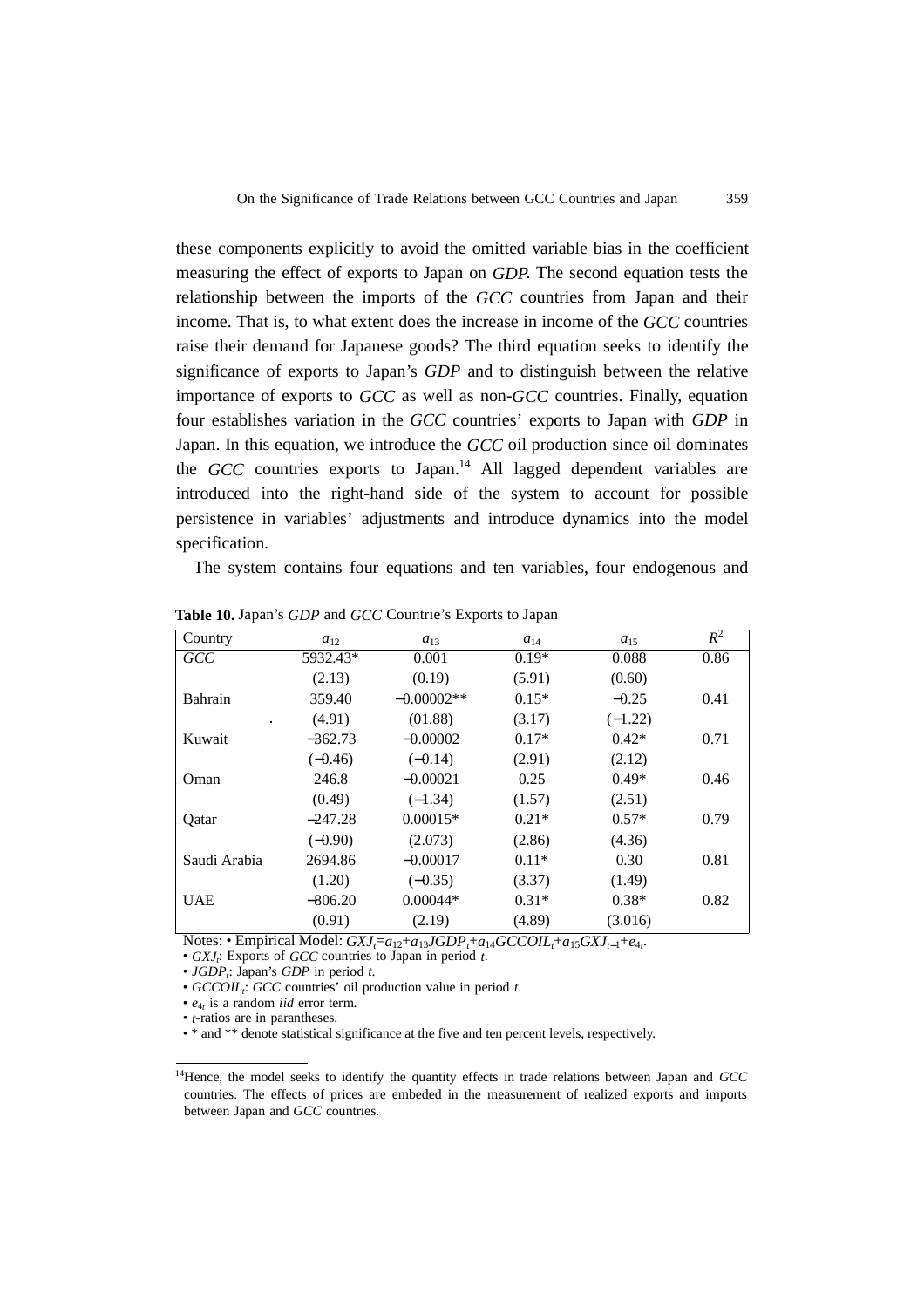seven exogenous. The first equation contains four variables. The second equation contains three variables and the last two equations contain four variables. Thus, the number of excluded variables from each equation is greater than the total number of equations minus one. Hence, every equation is over identified.

We estimate the system of equations using 2SLS over the sample period 1975-1995.15 To formalize the effects of trade interaction between Japan and individual *GCC* countries, we estimate the empirical models in (1) through (4), replacing variables for *GCC* countries with their equivalent for each country.

The results of estimating model (1) are summarized in Table 7. Upon reviewing these results, we note the following. Exports to Japan are essential in increasing *GDP* of the *GCC* countries. This is evident, by the positive and statistically significant effect  $a_2$  of exports to Japan on *GDP* in *GCC* countries, collectively and individually.<sup>16</sup> Non-oil sources of domestic demand have positive effect  $a_3$  on *GDP* in *GCC* countries, collectively and individually, except for Qatar and UAE due the small size of this sector. Nonetheless, the positive effect *a*4 does not persist over time on *GDP* in *GCC* countries, except for Kuwait and Bahrain. This is consistent with the nature of exports to Japan, which are primarily in the form of crude oil. Accordingly, the positive effect of these exports is limited to the period of production.

The results of estimating model (2) are summarized in Table 8. Imports from Japan vary positively with *GDP* with a coefficient  $a<sub>6</sub>$  that is statistically significant in *GCC* countries and in Kuwait, Oman, Saudi Arabia, and UAE. In all these cases, the lagged dependent variable has a positive and statistically significant effect  $a_7$  on the *GCC* countries' imports from Japan. This indicates that the increase in *GDP* has persistent positive effect on imports from Japan in the *GCC* countries. In two cases, however, Bahrain and Qatar, imports from Japan do not vary positively and significantly with *GDP* indicating no systematic dependency, in contrast to theory's predictions. That is, as *GDP* grows in these countries, their imports from Japan do not grow and may be even declining. In the case of Bahrain, the relation between imports from Japan and *GDP* is negative and statistically significant. That is because the value of imports from Japan to Bahrain (see Table 6) grew over time despite Bahrain's low production of oil. Despite the evidence of the increased imports from Japan in Qatar over time (see Table 6), this

<sup>&</sup>lt;sup>15</sup>While other exogenous factors may improve the goodness of fit, analyzing these factors is beyond the scope of this paper and is not likely to affect the relationship under investigation.

<sup>&</sup>lt;sup>16</sup>The estimation procedure accounts for instrumental variables and corrects for serial correlation.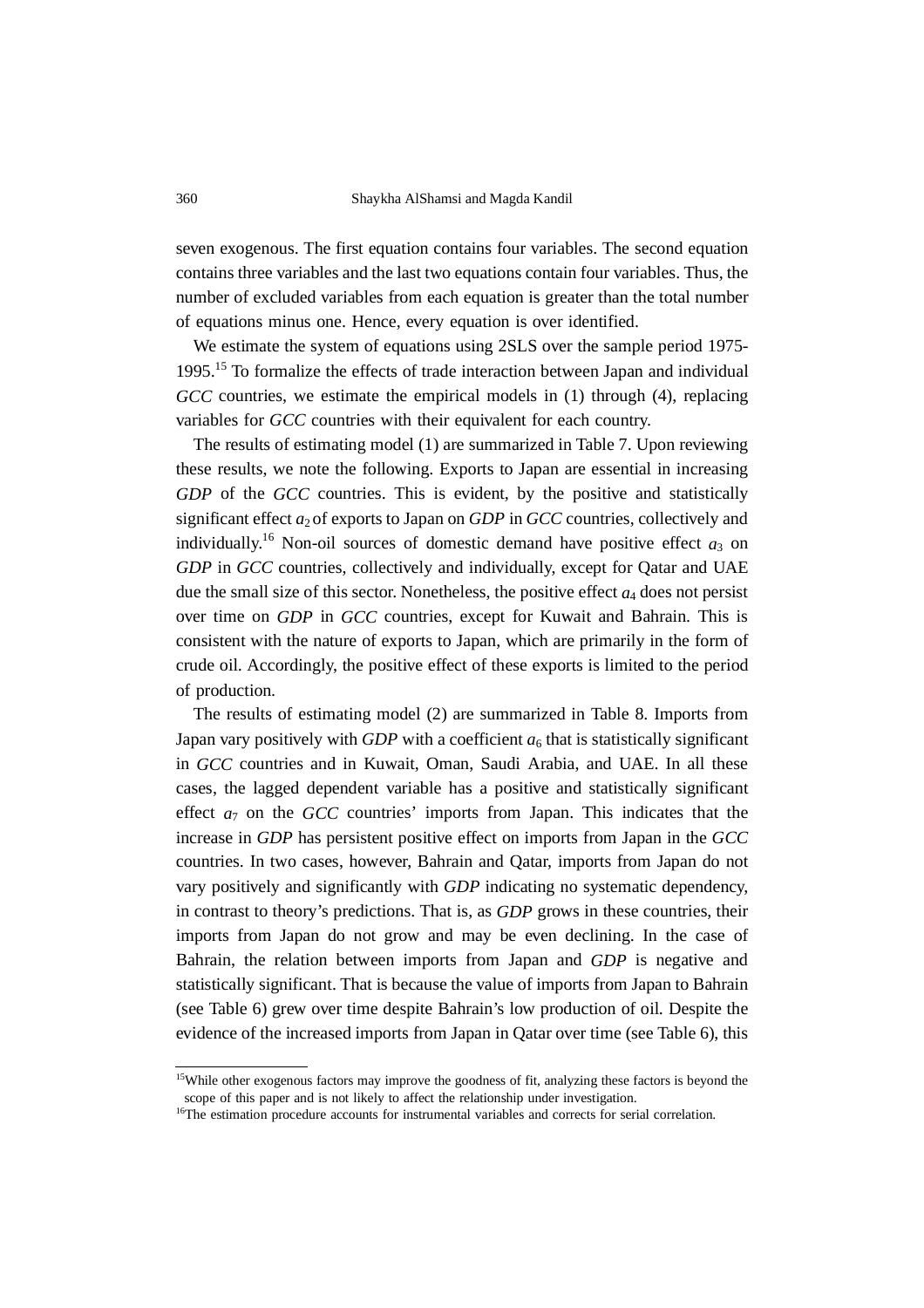increase does not vary significantly with the increase in *GDP*.

The results of estimating model (3) are summarized in Table 9. The results highlight the effects of exports to *GCC* countries and non-*GCC* countries on *GDP* in Japan. Japan's *GDP* is not dependent on exports to *GCC* countries. This is evident by the negative response *a*9 of *GDP* to the increased exports to *GCC* countries. That is, *GDP* growth in Japan may be increasing despite a decrease in exports to *GCC* countries. In contrast, exports to non-*GCC* countries have a positive effect  $a_{10}$  on  $GDP$  in Japan witha coefficient that is statistically significant.17 That is, Japan's *GDP* is not dependent on exports to *GCC* countries, in contrast to its dependency on exports to non-*GCC* countries. Further, the response of *GDP* in Japan to its lag *a*11 is positive and statistically significant in many *GCC* countries. That is, exports have persistent effect on *GDP* in Japan over time. Since exports in Japan are predominantly manufactured, they are likely to result an increase in the productive base that carries its positive effect on *GDP* over time.

The results of estimating model (4) test the dependency of *GCC* countries' exports to Japan on income in Japan and oil production. In general, exports from *GCC* countries to Japan do not vary positively and significantly  $a_{13}$  with income in Japan.<sup>18</sup> The only exceptions are in Oatar and UAE where Japan's imports increase with *GDP* in Japan, indicating an increase in the marginal propensity to import from Qatar and UAE with income in Japan. On the other hand, exports from *GCC* countries to Japan are highly dependent on supply-side conditions. This is evident by the positive and statistically significant effect  $a_{14}$  of oil production on the *GCC* countries' exports to Japan. Where the lagged dependent variable is statistically significant, the positive effect  $a_{15}$  of oil production persists on *GCC* countries' exports to Japan over time.

# **III. Conclusions**

The main findings of this study are as follows:

• Economies of the *GCC* countries are dependent, to a large extent, on oil

<sup>&</sup>lt;sup>17</sup>Where the coefficient in Table 7 is larger than one, a one Dinar in exports of *GCC* to Japan may cause an increase in *GDP* of *GCC* countries by more than one. That is because the marginal propensity to spend domestically allows for an additional spending that accumulates over time following an increase in exports.

 $18$ The R<sup>2</sup> measure indicates the goodness of fit, as identified by the explanatory power of the model compared to the residual, capturing the effect of other endogenous and exogenous factors, other than exports, explaining Japan's *GDP*.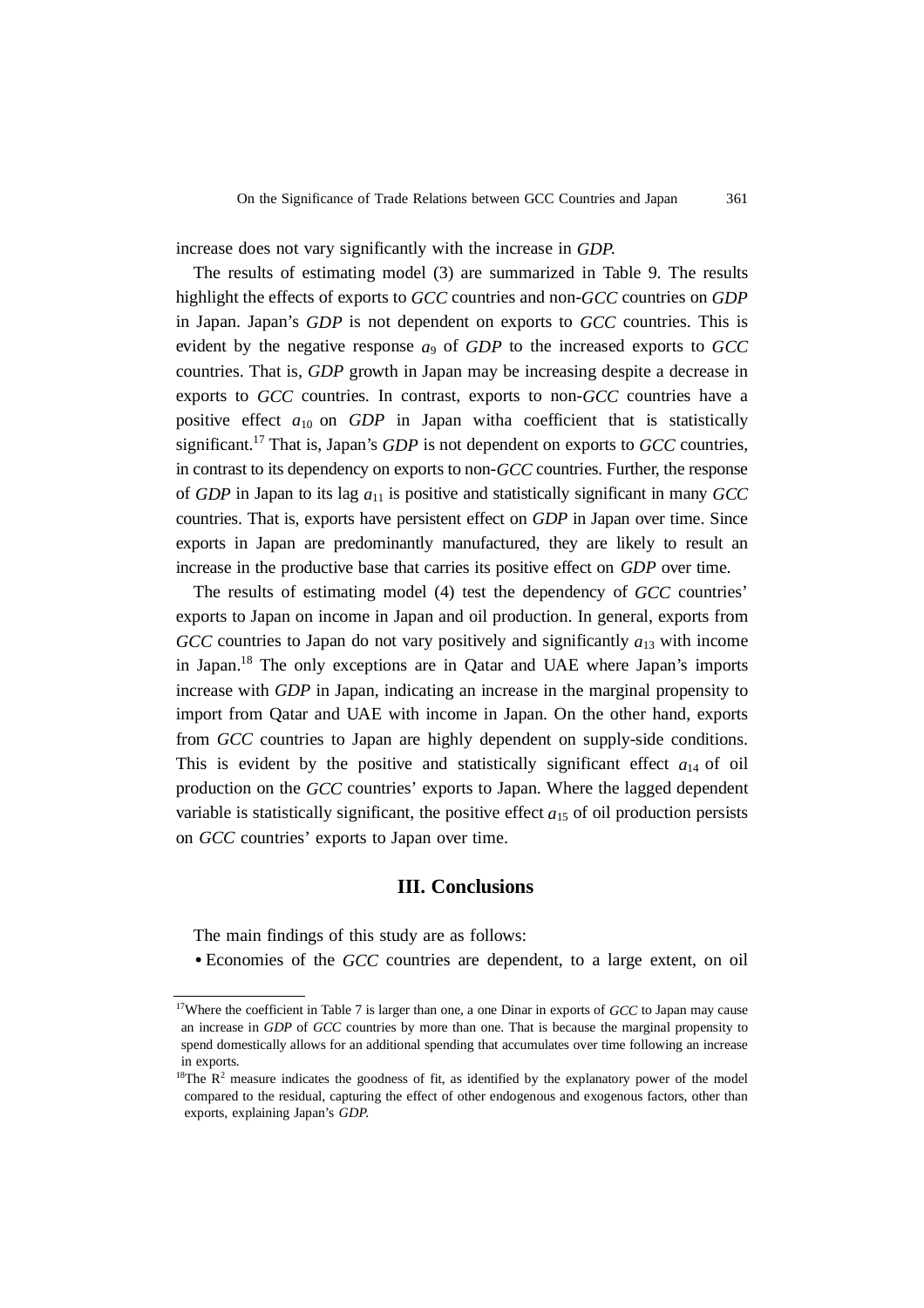exports. Subsequently, political events determining fluctuations in the oil price produce large economic results in *GCC* countries.

- Japan is the main importer of the *GCC* countries' oil exports.
- Japan's exports occupies a big segment of the *GCC* markets.

• While Japan's oil imports from *GCC* countries have a large impact on their economies, the effect of *GCC* countries' imports from Japan is minor in the huge Japanese market.

• The trade relationship between Japan and *GCC* countries combined is stronger than trade relationships between Japan and individual countries of *GCC*. The trade relationship between Japan and *GCC* countries captures the combined effects of relationships with individual countries. Hence, weak effects are reinforced upon aggregating over *GCC* countries. The implication is that *GCC* countries can maximize their benefits be establishing a united front in negotiations with major trading partners, including Japan.

Date accepted: March 2001

### **References**

Al Ahram Center for Strategic and Political Studies, *The Asian Tigers*, Cairo 1995, 197 (in Arabic).

American Statistics Index, 1996.

International Energy Agency (1998), *Oil Market Report*, April 10.

International Monetary Fund (1997), *International Financial Statistics*.

Japan External Trade Organization Statistics, *JETRO*, 1975-1997.

- Kandil, Magda and Mohammady Metwally (1990), The Impact of Migrants, "Remittances on the Egyptian Economy, *International Migration*, 159-180.
- Metwally, M. M. and Tamaschke, H. U., "Oil Exports and Economic Growth in the Middle East," *Kyklos*, Geneva, 33(3), 499-522.

Metwally, M. M. (1988), "Trade Relationship between Saudi Arabia and Japan," *Journal of Administrative and Science*, King Saud University, 13(1), 3-16.

OPEC Bulletin, March, 1998, 5-23.

The Secretariat General Cooperation Council for the Arab States of Gulf (1997), *Economic Bulletin*, 12.

United Nations, *Direction of Trade Statistics*, Yearbook, 1975-1996.

World Alamank Books, *The World Alamanac and Book of Facts*, 1997, an imprint of K-111, References Corporation, K.111 Communication Company.

<sup>&</sup>lt;sup>19</sup>In these cases, it may be argued that the adverse effects of the oil price on the Japanese economy slow down growth in Japan and, hence, the countrys imports from *GCC* countries.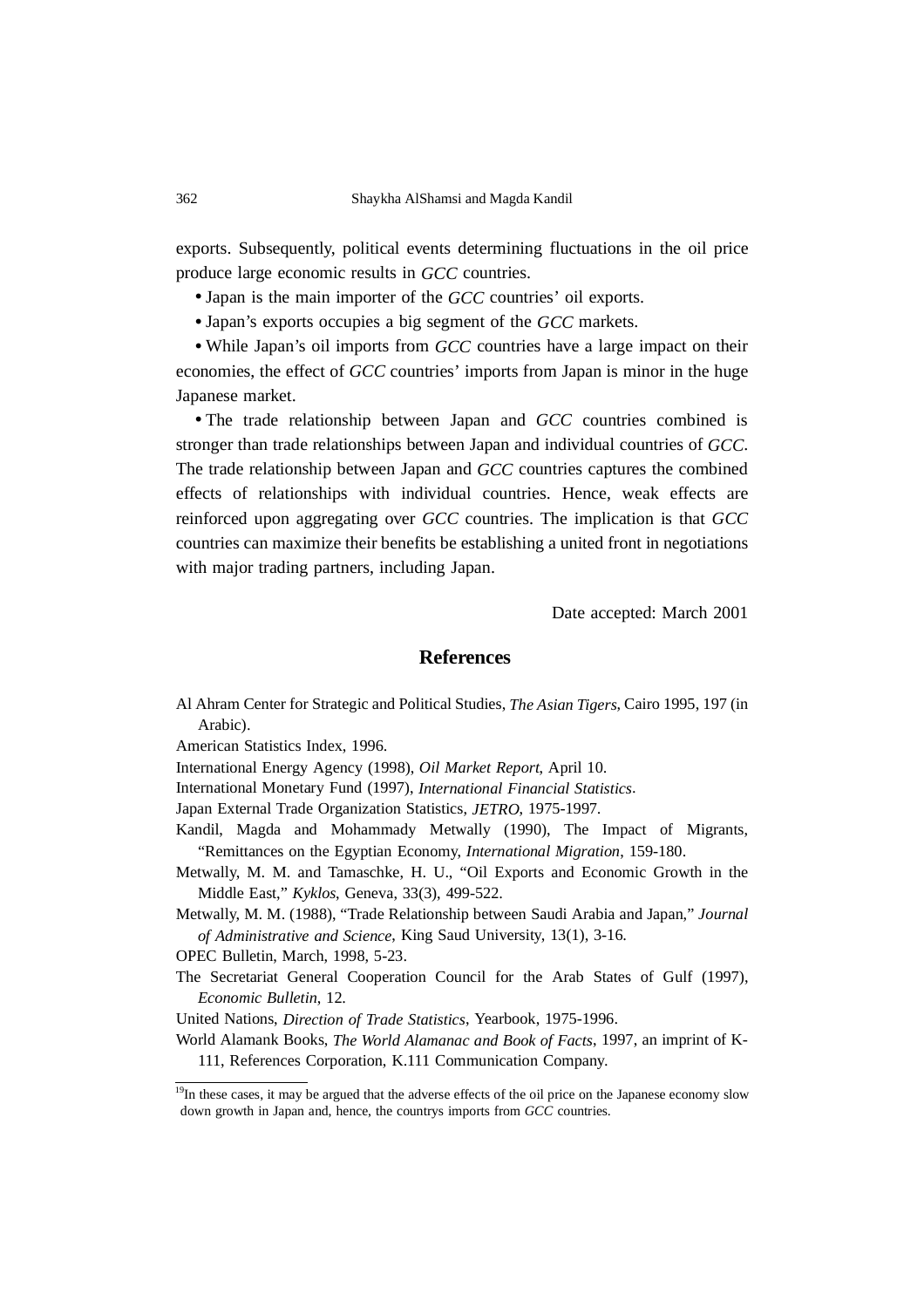|      | BRXJ=                | BRMJ=                                     | $B1=$             | $B2=$             |
|------|----------------------|-------------------------------------------|-------------------|-------------------|
|      |                      | Bahrain Real Exports Bahrain Real Imports | BRXJ/Bahrain      | BRMJ/Bahrain      |
|      | to Japan             | from Japan                                | <b>Total Real</b> | <b>Total Real</b> |
| Year | (Millions US dollar) | (Millions US dollar)                      | Exports           | <b>Imports</b>    |
| 1975 | 283.4404             | 115.4448                                  | 14.12537          | 5.776294          |
| 1976 | 335.6291             | 197.0533                                  | 15.25524          | 8.160567          |
| 1977 | 333.4029             | 229.0585                                  | 13.74844          | 8.579022          |
| 1978 | 410.4745             | 208.5186                                  | 20.38996          | 8.239151          |
| 1979 | 339.0223             | 189.9868                                  | 12.15940          | 6.832998          |
| 1980 | 460.3124             | 277.9325                                  | 11.98338          | 7.497560          |
| 1981 | 376.6711             | 263.3011                                  | 8.460229          | 6.234239          |
| 1982 | 288.5905             | 279.2046                                  | 7.708751          | 7.819374          |
| 1983 | 456.2219             | 414 6402                                  | 14.53705          | 12.65111          |
| 1984 | 372.4210             | 350.9391                                  | 11.81980          | 9.921671          |
| 1985 | 273.2933             | 217.5275                                  | 10.07940          | 7.326842          |
| 1986 | 290.4937             | 249.9231                                  | 10.65933          | 9.947426          |
| 1987 | 297.1518             | 279.8595                                  | 11.73439          | 9.719971          |
| 1988 | 293.4036             | 277.6630                                  | 11.56328          | 9.749447          |
| 1989 | 330.3171             | 300.5783                                  | 11.81885          | 9.320357          |
| 1990 | 365.7000             | 255,5000                                  | 9.533368          | 6.884937          |
| 1991 | 393.4535             | 175.1887                                  | 7.712024          | 2.921089          |
| 1992 | 260.5234             | 220.2188                                  | 4.954440          | 3.502899          |
| 1993 | 321.3056             | 235.4761                                  | 5.395248          | 4.190947          |
| 1994 | 362.2037             | 162.8627                                  | 5.823667          | 2.982305          |
| 1995 | 343.5039             | 107.5004                                  | 5.159817          | 2.050577          |

**Appendix 1.** Trade Figures between Bahrain & Japan

|      | $BJI =$    | $BJ2=$            | XMBJ=                  |
|------|------------|-------------------|------------------------|
|      |            |                   |                        |
|      | BRXJ/Japan | BRMJ/Japan        | <b>Bahrain Current</b> |
|      | Total Real | <b>Total Real</b> | Account                |
| Year | Imports    | Exports           | with Japan             |
| 1975 | 0.320476   | 0.135479          | 167.9956               |
| 1976 | 0.364623   | 0.206362          | 138.5758               |
| 1977 | 0.350508   | 0.211874          | 104 3445               |
| 1978 | 0.404707   | 0.167064          | 201.9560               |
| 1979 | 0.249719   | 0.150245          | 149.0355               |
| 1980 | 0.275621   | 0.180265          | 182.3799               |
| 1981 | 0.231488   | 0.152592          | 113.3700               |
| 1982 | 0.195980   | 0.180171          | 9.385860               |
| 1983 | 0.326551   | 0.255332          | 41.58170               |
| 1984 | 0.253247   | 0.191497          | 21.48197               |
| 1985 | 0.197082   | 0.115539          | 55.76577               |
| 1986 | 0.218178   | 0.113603          | 40.57057               |
| 1987 | 0.188483   | 0.115919          | 17.29230               |
| 1988 | 0.150411   | 0.100708          | 15.74053               |
| 1989 | 0.154287   | 0.107166          | 29.73883               |
| 1990 | 0.155426   | 0.088819          | 110.2000               |
| 1991 | 0.169612   | 0.056756          | 218.2648               |
| 1992 | 0.115933   | 0.067129          | 40.30455               |
| 1993 | 0.138840   | 0.067802          | 85.82948               |
| 1994 | 0.138210   | 0.043106          | 199.3410               |
| 1995 | 0.106956   | 0.025382          | 236.0035               |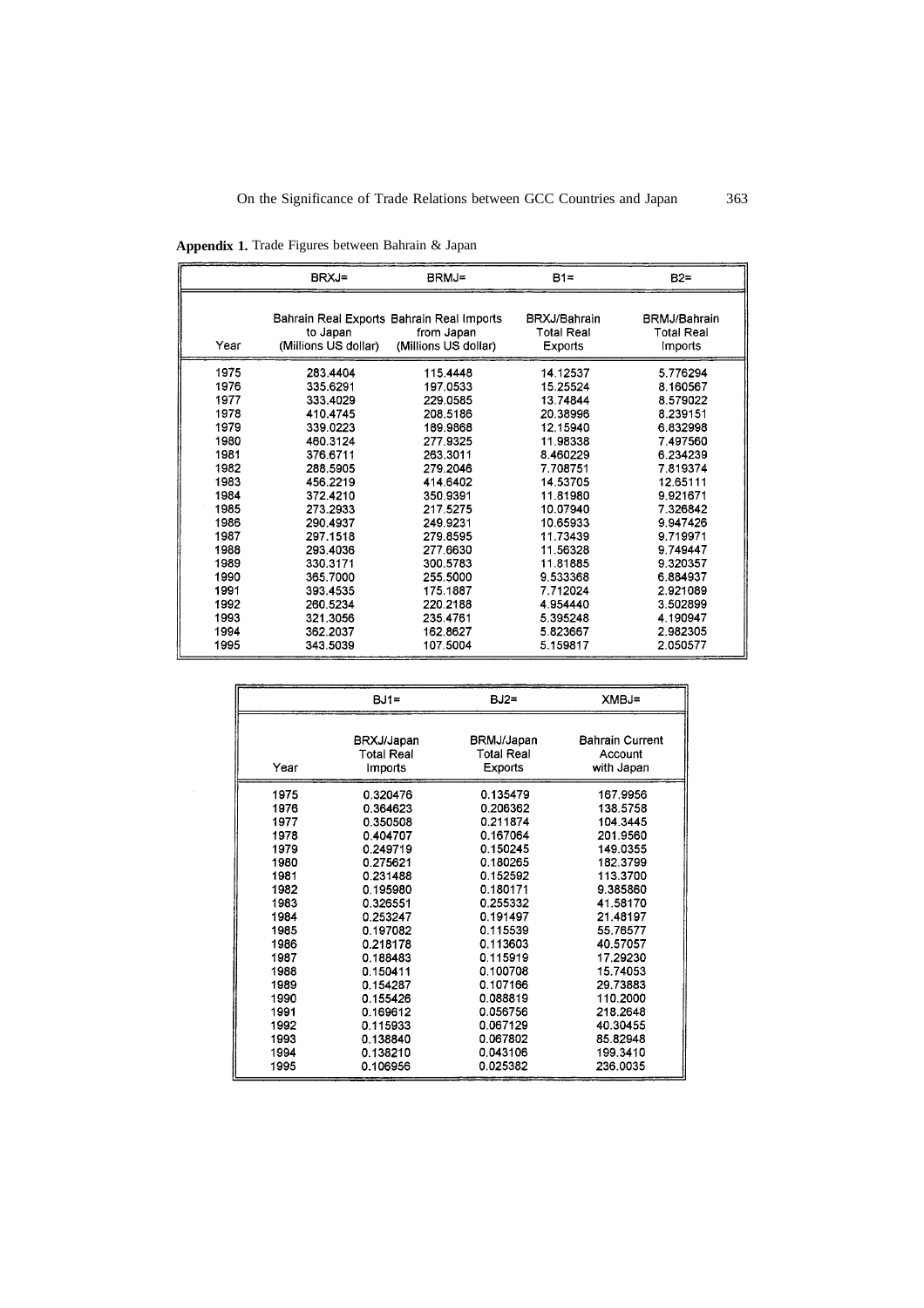|       | KXJ=                  | KMJ=                 | $K1 =$     | $K2=$             |
|-------|-----------------------|----------------------|------------|-------------------|
| Years | <b>Kuwait Exports</b> | Kuwait Imports       | KXJ/Kuwait | <b>KMJ/Kuwait</b> |
|       | to Japan              | from Japan           | Total      | Total             |
|       | (Millions US dollar)  | (Millions US dollar) | Exports    | <b>Imports</b>    |
| 1975  | 3681.889              | 645.6235             | 24.03092   | 16.20603          |
| 1976  | 3174.909              | 999.7771             | 22.22222   | 20.72804          |
| 1977  | 3232.839              | 1262.910             | 25.22042   | 19.84307          |
| 1978  | 3214.455              | 1110.696             | 24.89690   | 19 48306          |
| 1979  | 4960.019              | 1061.822             | 24.02840   | 18.25702          |
| 1980  | 4352.006              | 1459.890             | 20.80049   | 21.00107          |
| 1981  | 3955.149              | 1851.608             | 24.07130   | 25.68912          |
| 1982  | 1525 449              | 1974.983             | 14.21208   | 24.12794          |
| 1983  | 2054.568              | 1856.466             | 18.21106   | 25.67476          |
| 1984  | 1445.516              | 1578.021             | 12.38923   | 22.77601          |
| 1985  | 1091.738              | 1745.756             | 10.15543   | 26.65102          |
| 1986  | 1115.429              | 1416.301             | 14.41149   | 23.01925          |
| 1987  | 1749.387              | 1116.043             | 19.95402   | 18.75892          |
| 1988  | 1516,653              | 873.0750             | 18.86568   | 13.28013          |
| 1989  | 2178.961              | 833.5104             | 18.45155   | 12.66813          |
| 1990  | 1557.100              | 460.0000             | 22.11162   | 11.18133          |
| 1991  | 49.99898              | 462.4906             | 4.779412   | 9.442481          |
| 1992  | 1021.518              | 791.0591             | 16.32583   | 13.56970          |
| 1993  | 1421.551              | 990.5536             | 14.99805   | 17.49428          |
| 1994  | 1929.020              | 626.6713             | 18.03145   | 10.18261          |
| 1995  | 2548.230              | 574.3489             | 21.39261   | 8.010021          |

**Appendix 2.** Trade Figures between Kuwait & Japan

|       | KJ1=           | KJ2≂           | XMKJ=                 |
|-------|----------------|----------------|-----------------------|
| Years | KXJ/Japan      | KMJ/Japan      | <b>Kuwait Current</b> |
|       | Total          | Total          | Account               |
|       | <b>imports</b> | <b>Exports</b> | with Japan            |
| 1975  | 4.162988       | 0.757663       | 3036.265              |
| 1976  | 3.449180       | 1.047004       | 2175.132              |
| 1977  | 3.398695       | 1.168164       | 1969.929              |
| 1978  | 3.169289       | 0.889885       | 2103.759              |
| 1979  | 3.653482       | 0.839709       | 3898.197              |
| 1980  | 2.605844       | 0.946876       | 2892.115              |
| 1981  | 2.430684       | 1.073070       | 2103.541              |
| 1982  | 1.035921       | 1.274459       | -449.5333             |
| 1983  | 1.470601       | 1.143199       | 198.1015              |
| 1984  | 0.982954       | 0.861077       | -132.5056             |
| 1985  | 0.787295       | 0.927252       | -654.0177             |
| 1986  | 0.837754       | 0.643782       | -300 8722             |
| 1987  | 1.109633       | 0.462272       | 633.3439              |
| 1988  | 0.777501       | 0.316665       | 643.5780              |
| 1989  | 1.017764       | 0.297173       | 1345.450              |
| 1990  | 0.661782       | 0.159909       | 1097.100              |
| 1991  | 0.021554       | 0.149833       | $-412.4916$           |
| 1992  | 0.454576       | 0.241137       | 230.4594              |
| 1993  | 0.614269       | 0.285214       | 430.9972              |
| 1994  | 0.736076       | 0.165864       | 1302.349              |
| 1995  | 0.793439       | 0.135613       | 1973 881              |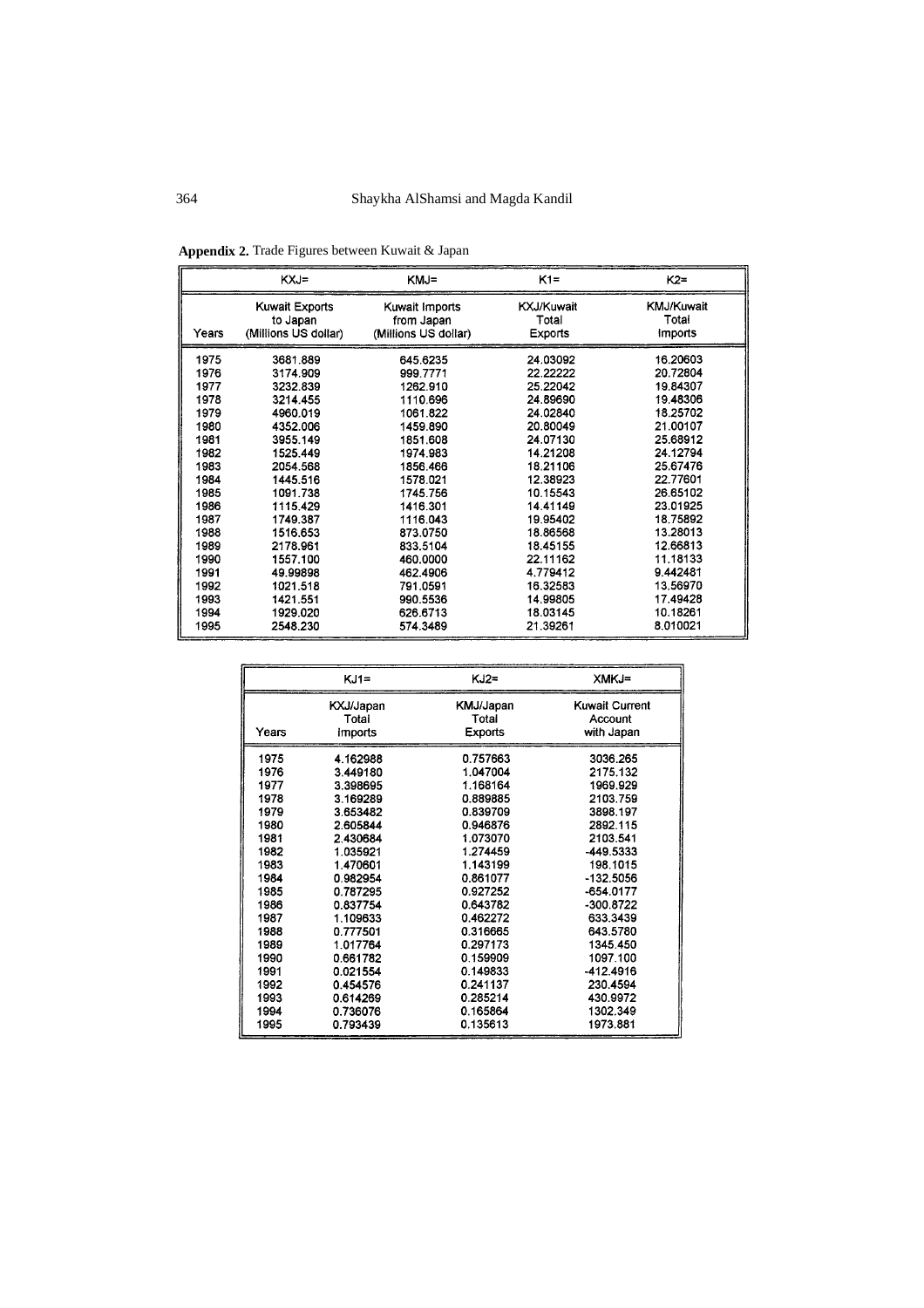| obs  | OXJ=                 | $OMJ=$               | $O1 =$   | $O2 =$   |
|------|----------------------|----------------------|----------|----------|
|      | Oman Exports         | Oman Imports         | OXJ/Oman | OMJ/Oman |
|      | to Japan             | from Japan           | Total    | Total    |
|      | (Millions US dollar) | (Millions US dollar) | Exports  | Imports  |
| 1975 | 902.0378             | 88.25189             | 51.79119 | 7.897880 |
| 1976 | 988.0235             | 127.5478             | 60.04409 | 13.17249 |
| 1977 | 1060.660             | 156.2539             | 70.79825 | 13.59479 |
| 1978 | 1062.033             | 181.8966             | 78.25730 | 15.50723 |
| 1979 | 1536.789             | 214.9379             | 87.48408 | 15.41734 |
| 1980 | 1764.531             | 362.4189             | 69.50126 | 19.66513 |
| 1981 | 2367.355             | 528.6505             | 72.16984 | 22.55922 |
| 1982 | 1569.415             | 548.0354             | 44.68354 | 20.67847 |
| 1983 | 1794.584             | 537.8162             | 43.34202 | 22.00377 |
| 1984 | 2202.504             | 587.4415             | 55.88640 | 21.29394 |
| 1985 | 2881.471             | 651.6599             | 59.74283 | 20.15983 |
| 1986 | 1557.826             | 359.3693             | 64.02413 | 12.23412 |
| 1987 | 129.4271             | 294.2874             | 3.814884 | 11.58246 |
| 1988 | 38.82665             | 388.1616             | 1.409524 | 16,80600 |
| 1989 | 47.33516             | 364.6865             | 1.130777 | 15.70226 |
| 1990 | 96.00000             | 463,0000             | 1.742919 | 16.98459 |
| 1991 | 1890.346             | 628.8333             | 40.36132 | 20.47589 |
| 1992 | 1679.826             | 823.8476             | 32.95715 | 23.26612 |
| 1993 | 1309.640             | 795.1251             | 26.72813 | 20.89738 |
| 1994 | 1711.348             | 645.1868             | 33.50488 | 17.89038 |
| 1995 | 1716.783             | 630.4481             | 32.63173 | 16.11265 |

**Appendix 3.** Trade Figures between Japan & Oman

| obs  | $OJ1=$                | $OJ2=$         | <b>XMOJ=</b> |
|------|-----------------------|----------------|--------------|
|      | OXJ/Japan             | OMJ/Japan      | Oman Current |
|      | Total                 | Total          | Account with |
|      | <i><b>Imports</b></i> | <b>Exports</b> | Japan        |
| 1975 | 1.019904              | 0.103567       | 813.7859     |
| 1976 | 1.073376              | 0.133573       | 860.4758     |
| 1977 | 1.115076              | 0.144531       | 904.4064     |
| 1978 | 1.047111              | 0.145735       | 880.1367     |
| 1979 | 1.131978              | 0.169977       | 1321.851     |
| 1980 | 1.056546              | 0.235063       | 1402 112     |
| 1981 | 1.454886              | 0.306371       | 1838.704     |
| 1982 | 1.065778              | 0.353648       | 1021.379     |
| 1983 | 1.284512              | 0.331183       | 1256.768     |
| 1984 | 1.497708              | 0.320549       | 1615.063     |
| 1985 | 2.077941              | 0.346127       | 2229.811     |
| 1986 | 1.170021              | 0.163352       | 1198.457     |
| 1987 | 0.082095              | 0.121896       | $-164.8604$  |
| 1988 | 0.019904              | 0.140786       | $-349.3349$  |
| 1989 | 0.022110              | 0.130022       | $-317.3514$  |
| 1990 | 0.040801              | 0.160952       | -367.0000    |
| 1991 | 0.814901              | 0.203722       | 1261.513     |
| 1992 | 0.747523              | 0.251132       | 855.9786     |
| 1993 | 0.565911              | 0.228944       | 514.5145     |
| 1994 | 0.653017              | 0.170765       | 1066.161     |
| 1995 | 0.534553              | 0.148858       | 1086.335     |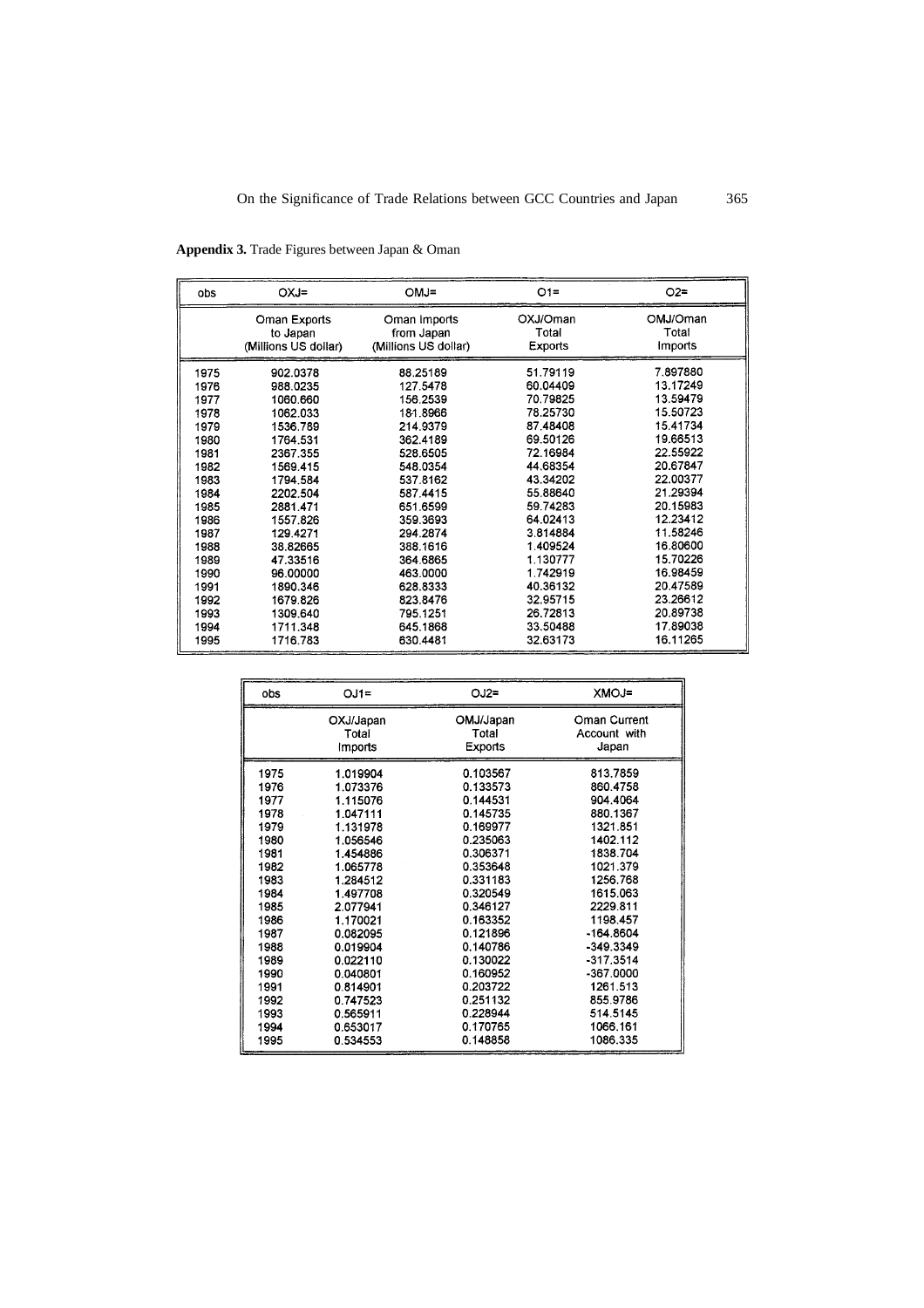|      | QRXJ=                | QRMJ=                | $Q1=$          | Q2         |
|------|----------------------|----------------------|----------------|------------|
| Year | Qatar real Exports   | Qatar real Imports   | QRXJ/Qatar     | QRTM/Qatar |
|      | to Japan             | from Japan           | Total          | Total      |
|      | (Millions US dollar) | (Millions US dollar) | <b>Exports</b> | Imports    |
| 1975 | 41.87377             | 102.7659             | 1.382387       | 15.04641   |
| 1976 | 26.11900             | 341.8686             | 0.814701       | 28.28331   |
| 1977 | 237.6005             | 429.4682             | 7.779355       | 26.67537   |
| 1978 | 684.9910             | 289.4991             | 23.86540       | 19.74829   |
| 1979 | 983.6123             | 296.1690             | 25.80882       | 18.57283   |
| 1980 | 1556 401             | 280.8055             | 32.75997       | 18.32893   |
| 1981 | 1837.475             | 317.8867             | 33.29313       | 20.45065   |
| 1982 | 1599.449             | 423.0553             | 35.37497       | 21.99168   |
| 1983 | 1517.732             | 311.5686             | 42.66652       | 21.82455   |
| 1984 | 2362.515             | 223.9545             | 50.99896       | 19.20131   |
| 1985 | 2054.928             | 211.8894             | 60.50161       | 18.14590   |
| 1986 | 1089.744             | 195.3048             | 48.64751       | 16.95486   |
| 1987 | 857.1890             | 196,3684             | 38.44507       | 16.26824   |
| 1988 | 1087.041             | 234.1142             | 49.40857       | 17.60852   |
| 1989 | 1437.754             | 238.3222             | 54.42717       | 17.46606   |
| 1990 | 1960.000             | 248.3000             | 60.56860       | 14.64983   |
| 1991 | 1886.981             | 225.1877             | 64.82674       | 13.61549   |
| 1992 | 1865.847             | 301.9553             | 58.91602       | 15.94736   |
| 1993 | 1791.598             | 235.2912             | 51.91906       | 13.45548   |
| 1994 | 1810.097             | 202.4729             | 61.87028       | 11.40420   |
| 1995 | 2000.779             | 249.0841             | 67.14065       | 13.67729   |

**Appendix 4.** Trade Figures between Qatar & Japan

|      | $QJ1=$     | $QJ2=$     | <b>XMQJ=</b>  |
|------|------------|------------|---------------|
| Year | QRXJ/Japan | QRTM/Japan | Qatar Current |
|      | Total      | Total      | Account       |
|      | Imports    | Exports    | with Japan    |
| 1975 | 0.047345   | 0.120600   | $-60.89214$   |
| 1976 | 0.028375   | 0.358017   | $-315.7496$   |
| 1977 | 0.249790   | 0.397249   | -191.8677     |
| 1978 | 0.675366   | 0.231945   | 395.4919      |
| 1979 | 0.724515   | 0.234216   | 687.4433      |
| 1980 | 0.931924   | 0.182129   | 1275.595      |
| 1981 | 1.129242   | 0.184226   | 1519.588      |
| 1982 | 1.086174   | 0.272998   | 1176.394      |
| 1983 | 1.086349   | 0.191862   | 1206.164      |
| 1984 | 1.606515   | 0.122205   | 2138.560      |
| 1985 | 1.481889   | 0.112544   | 1843.038      |
| 1986 | 0.818464   | 0.088776   | 894 4395      |
| 1987 | 0.543714   | 0.081337   | 660.8206      |
| 1988 | 0.557264   | 0.084913   | 852.9271      |
| 1989 | 0.671556   | 0.084969   | 1199.432      |
| 1990 | 0.833018   | 0.086316   | 1711.700      |
| 1991 | 0.813450   | 0.072954   | 1661.793      |
| 1992 | 0.830302   | 0.092044   | 1563.892      |
| 1993 | 0.774171   | 0.067748   | 1556.307      |
| 1994 | 0.690698   | 0.053590   | 1607.624      |
| 1995 | 0.622980   | 0.058813   | 1751.695      |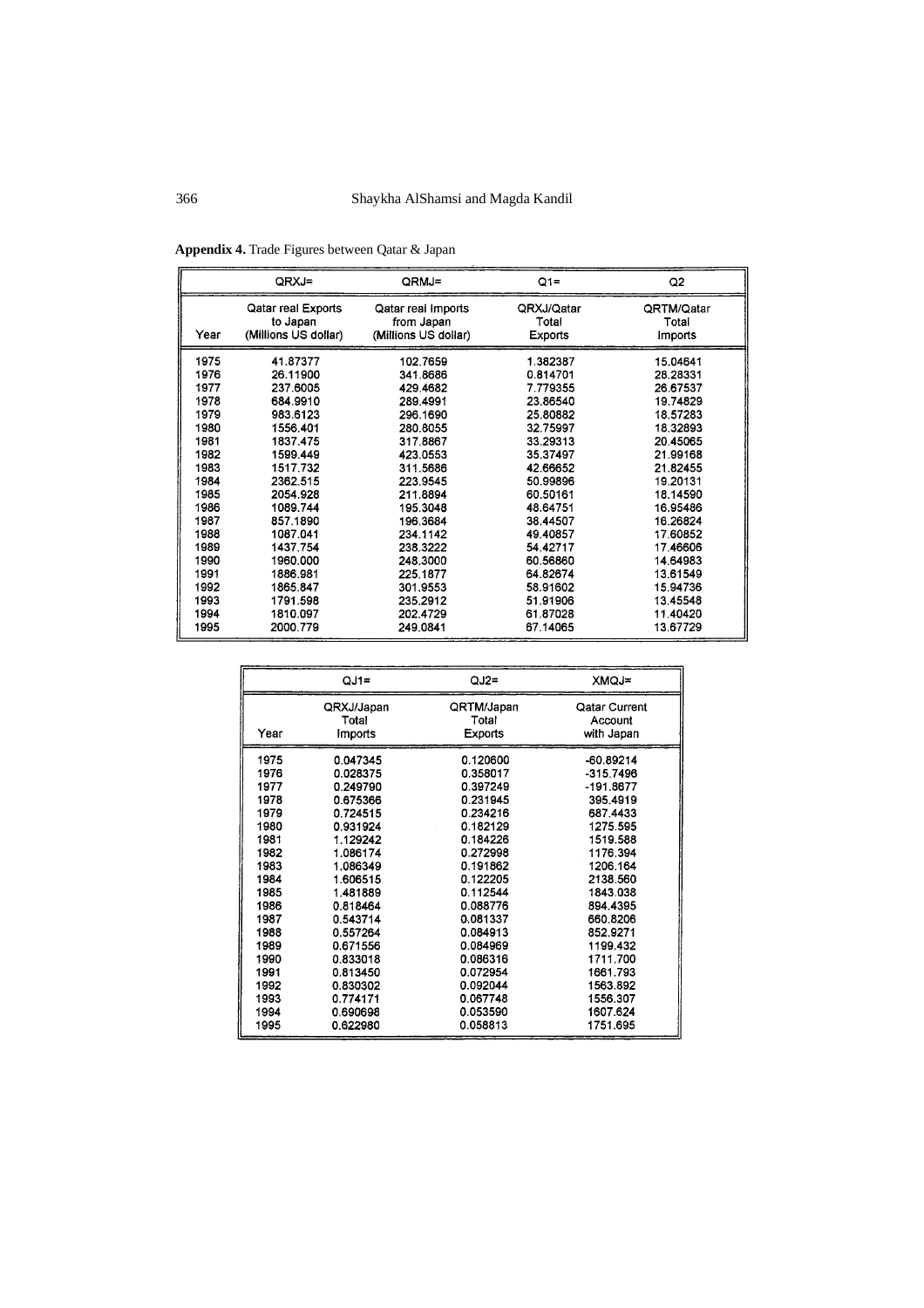|      | $SXJ =$                                           | $SMJ =$                                           | $S1 =$                               | $S2 =$                        |
|------|---------------------------------------------------|---------------------------------------------------|--------------------------------------|-------------------------------|
| Year | Saudi Exports<br>to Japan<br>(Millions US dollar) | Saudi Imports<br>to Japan<br>(Millions US dollar) | SXJ/Saudi<br>Total<br><b>Exports</b> | SMJ/Saudi<br>Total<br>Imports |
| 1975 | 9764.430                                          | 1076.039                                          | 19.71902                             | 15.30976                      |
| 1976 | 11318.23                                          | 1533.765                                          | 20.37298                             | 12.15781                      |
| 1977 | 10990.34                                          | 2232.761                                          | 19.24165                             | 11.59410                      |
| 1978 | 9468.775                                          | 3884 340                                          | 18.80533                             | 15.41599                      |
| 1979 | 11403.68                                          | 4299.877                                          | 16.06785                             | 15.84285                      |
| 1980 | 18945.59                                          | 5757.629                                          | 16.32243                             | 17.93741                      |
| 1981 | 19904.79                                          | 6611.715                                          | 16.21342                             | 18.30555                      |
| 1982 | 17809.42                                          | 7684.549                                          | 22.79550                             | 19.13266                      |
| 1983 | 13848.47                                          | 7479 803                                          | 30.79087                             | 19.46607                      |
| 1984 | 12012.84                                          | 6713.617                                          | 31 87375                             | 19.84805                      |
| 1985 | 8439.698                                          | 4590.425                                          | 29.95888                             | 18.95690                      |
| 1986 | 4306.561                                          | 3151.295                                          | 20.35175                             | 15.72834                      |
| 1987 | 5440.180                                          | 3681.245                                          | 22.10440                             | 17.25510                      |
| 1988 | 4308.709                                          | 3654.952                                          | 16.84375                             | 15.98880                      |
| 1989 | 5098.820                                          | 3101.482                                          | 17.45825                             | 14.24857                      |
| 1990 | 8427.000                                          | 3689.000                                          | 18.97247                             | 15.31913                      |
| 1991 | 6707.556                                          | 3829.730                                          | 14.59506                             | 13.73448                      |
| 1992 | 8755.202                                          | 4412.832                                          | 18.53421                             | 14.11655                      |
| 1993 | 7504.530                                          | 4178.638                                          | 19.13905                             | 12.67179                      |
| 1994 | 8949.802                                          | 2990.575                                          | 22.79931                             | 9.055872                      |
| 1995 | 9854.205                                          | 2489.367                                          | 21.37790                             | 7.183510                      |

**Appendix 5.** Trade Figures between Saudi Arabia & Japan

|      | $SJ1=$    | SJ2=      | XMSJ=         |
|------|-----------|-----------|---------------|
| Year | SXJ/Japan | EMJ/Japan | Saudi Current |
|      | Total     | Total     | Account       |
|      | Imports   | Exports   | with Japan    |
| 1975 | 11.04031  | 1.262771  | 8688.390      |
| 1976 | 12.29598  | 1.606216  | 9784.466      |
| 1977 | 11.55418  | 2.065255  | 8757.576      |
| 1978 | 9.335729  | 3.112116  | 5584.435      |
| 1979 | 8.399794  | 3.400425  | 7103.804      |
| 1980 | 11.34402  | 3.734364  | 13187.96      |
| 1981 | 12.23272  | 3.831715  | 13293.07      |
| 1982 | 12.09425  | 4.958849  | 10124.87      |
| 1983 | 9.912342  | 4.606010  | 6368.670      |
| 1984 | 8.168758  | 3.663412  | 5299.220      |
| 1985 | 6.086197  | 2.438187  | 3849.273      |
| 1986 | 3.234487  | 1.432427  | 1155.265      |
| 1987 | 3.450698  | 1.524793  | 1758.935      |
| 1988 | 2.208828  | 1.325652  | 653.7569      |
| 1989 | 2.381592  | 1.105776  | 1997.338      |
| 1990 | 3.581553  | 1.282399  | 4738.000      |
| 1991 | 2.891530  | 1.240713  | 2877.826      |
| 1992 | 3.896064  | 1.345154  | 4342.370      |
| 1993 | 3.242798  | 1.203172  | 3325.892      |
| 1994 | 3.415070  | 0.791532  | 5959.226      |
| 1995 | 3.068292  | 0.587778  | 7364.838      |